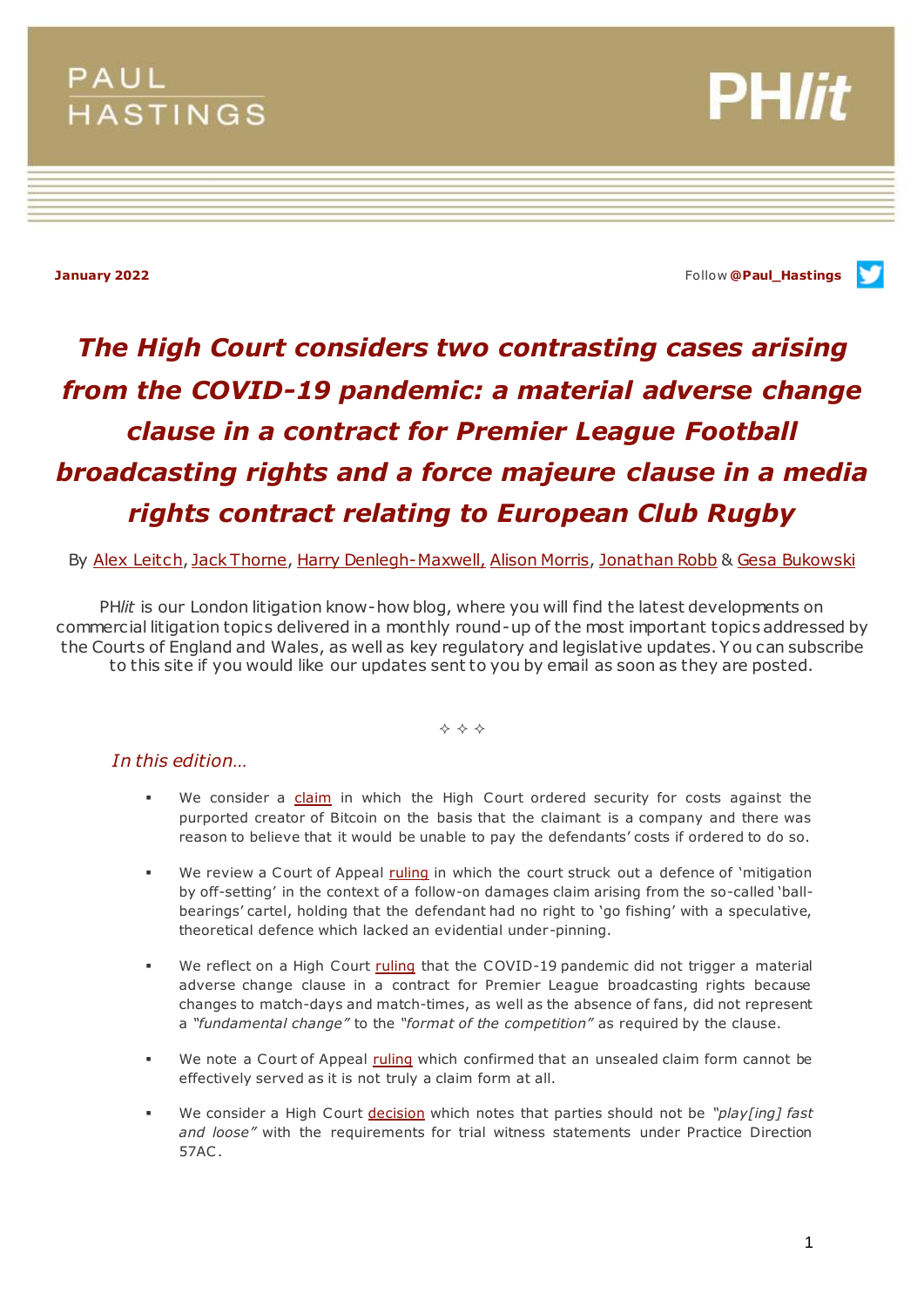- We discuss a [ruling](#page-12-0) of the High Court which confirms that a counterclaiming defendant can make a valid "claimant's" Part 36 offer.
- We note an interesting [ruling](#page-14-0) of the Court of Appeal which gives guidance on amending a claim once the limitation period has expired—providing that a party may amend its statement of case where the limitation period has expired *"if the new claim arises out of the same facts or substantially the same facts as the claim in respect of which the party applying for permission has already claimed a remedy in the proceedings".*
- Finally, we review a High Court [decision](#page-16-0) in which the licensee of media rights relating to European Club Rugby was entitled to rely on the "*Force Majeure machinery*" in its contract with the licensor and terminate a media rights agreement as a result of the COVID -19 pandemic.

 $\Leftrightarrow$   $\Leftrightarrow$   $\Leftrightarrow$ 

## <span id="page-1-0"></span>**High Court orders security for costs against the purported creator of Bitcoin**

# *Tulip Trading Ltd (a Seychelles company) v Bitcoin Association for BSV (a Swiss verein) and others* **[2022] EWHC 2 (Ch) (judgment available [here\)](https://www.bailii.org/ew/cases/EWHC/Ch/2022/2.html)**

- In a claim relating to US\$4.5 billion worth of cryptocurrency, the High Court has awarded 15 of the 16 defendants security for costs in respect of their jurisdictional challenge. The award was made on the basis that the claimant is a company and there is reason to believe that it will be unable to pay the defendants' costs if ordered to do so.
- The ultimate beneficial owners of the claimant, Tulip Trading Ltd ("TTL"), are Dr David Wright and his family. Dr Wright claims to have created the Bitcoin cryptocurrency system under the pseudonym "Satoshi Nakamoto". The 16 defendants are open-source software developers who developed or improved the Bitcoin software on a non-commercial basis.
- TTL claims to have owned US\$4.5 billion worth of Bitcoin (the "Assets"), which were accessed by Dr Wright from his computer in England using secure private keys. Following a hack into his computer in February 2020 the private keys were deleted, with the result that the Assets are no longer accessible by Dr Wright. TTL alleges that the defendants owe fiduciary and/or tortious duties to it to rewrite or amend the underlying software such that the Assets can be recovered. Whether TTL in fact owns the Assets is itself an issue in dispute.
- The first defendant acknowledged service of the claim noting its intention to defend it, and therefore did not challenge jurisdiction. The remaining 15 defendants (the "Relevant Defendants") contested jurisdiction, and there will be a 3-day hearing before a High Court judge on 28 February 2022 (the "Jurisdiction Hearing"). The Relevant Defendants applied for security for their costs in respect of the Jurisdiction Hearing (the "Application").
- For security to be granted, CPR 25.13 requires that: (i) to do so would be just in all the circumstances of the case (the "First Limb"); and (ii) one or more of the conditions set out in CPR 25.13(2) apply (the "Second Limb"). We address these limbs in reverse order, as done in the judgment.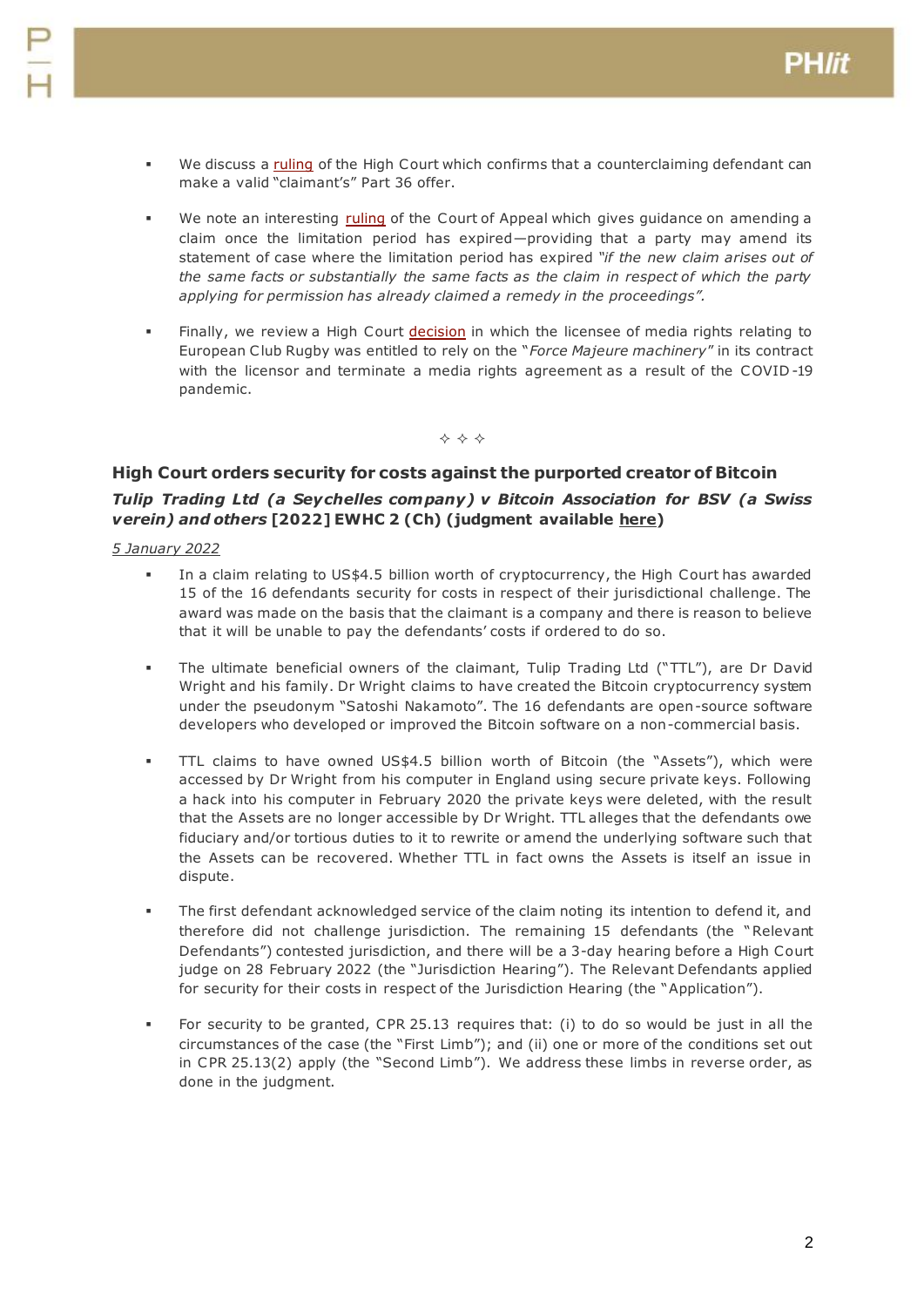## **The Second Limb**

- The Defendants applied under conditions (a), (c), (f), and (g) of CPR 25.13(2), which conditions we expand on below. The Court ultimately granted security on the basis of condition (c) (the "Impecuniosity Condition") alone.
- The Impecuniosity Condition requires that "*there is reason to believe that the claimant will be unable to pay the applicant's costs if ordered to do so*", with regard to which the Court noted as follows:
	- an inability to pay means an inability to pay when the costs fall due for payment. Therefore, it was relevant what assets TTL is reasonably likely to have when the date for payment arises;
	- the burden on the applicant to show a "reason to believe" is lower than the balance of probabilities, and the related approach to that threshold should be simple and not overburdened by technical arguments; and
	- where a foreign company is reticent in revealing or declines to reveal its financial position, security should typically be granted, notwithstanding that such reticence is not in itself a breach of CPR 1.3, which requires parties to litigation to assist the court in furthering the overriding objective of dealing with cases justly and at proportionate cost.
- TTL had demonstrated deliberate reticence to provide financial information, with the result that the Court determined that the 'reason to believe' threshold had been met.
- TTL sought to argue that it had good prospects of being able to access in the near future some of the Assets subject of the underlying claim, through the use of software presently under development, and therefore it would be able to make payment as and when an order was made. The Court was not convinced that this would be possible.
- Accordingly, the Court was satisfied that the second limb of 25.13(1) had been satisfied on the basis of the Impecuniosity Condition. Whilst this was enough, the Court nevertheless addressed the other conditions relied upon by the Relevant Defendants.
- As to CPR 25.13(2)(f), which applies where the claimant is acting as a "nominal claimant", the Court did not agree that TTL had been incorporated or acquired for the purpose of bringing the underlying claim. TTL has a legal and beneficial interest in the Assets dating back to 2011, and therefore a legitimate interest in the claim. It did not matter that it could be said that TTL was holding the Assets, in some sense, as a trustee. Accordingly, an argument under CPR 25.13(2)(f) was not a viable one.
- As to CPR 25.13(2)(a), which applies where a claimant is: (i) resident out of the jurisdiction; but (ii) not resident in a State bound by the 2005 Hague Convention on Choice of Court Agreements, Rule 173(2) of Dicey confirms that a company is resident in the country where its central management and control ("CMC ") is exercised, and that exercise can be split across more than one country. Whilst TTL is domiciled in the Seychelles, the Court was persuaded that its CMC was in England. Even if that were wrong, there was sufficient evidence to show that the CMC was exercised in both the Seychelles and England. On a proper construction of CPR 25.13(2)(a), TTL's residence in England precluded the Defendants from relying on this ground.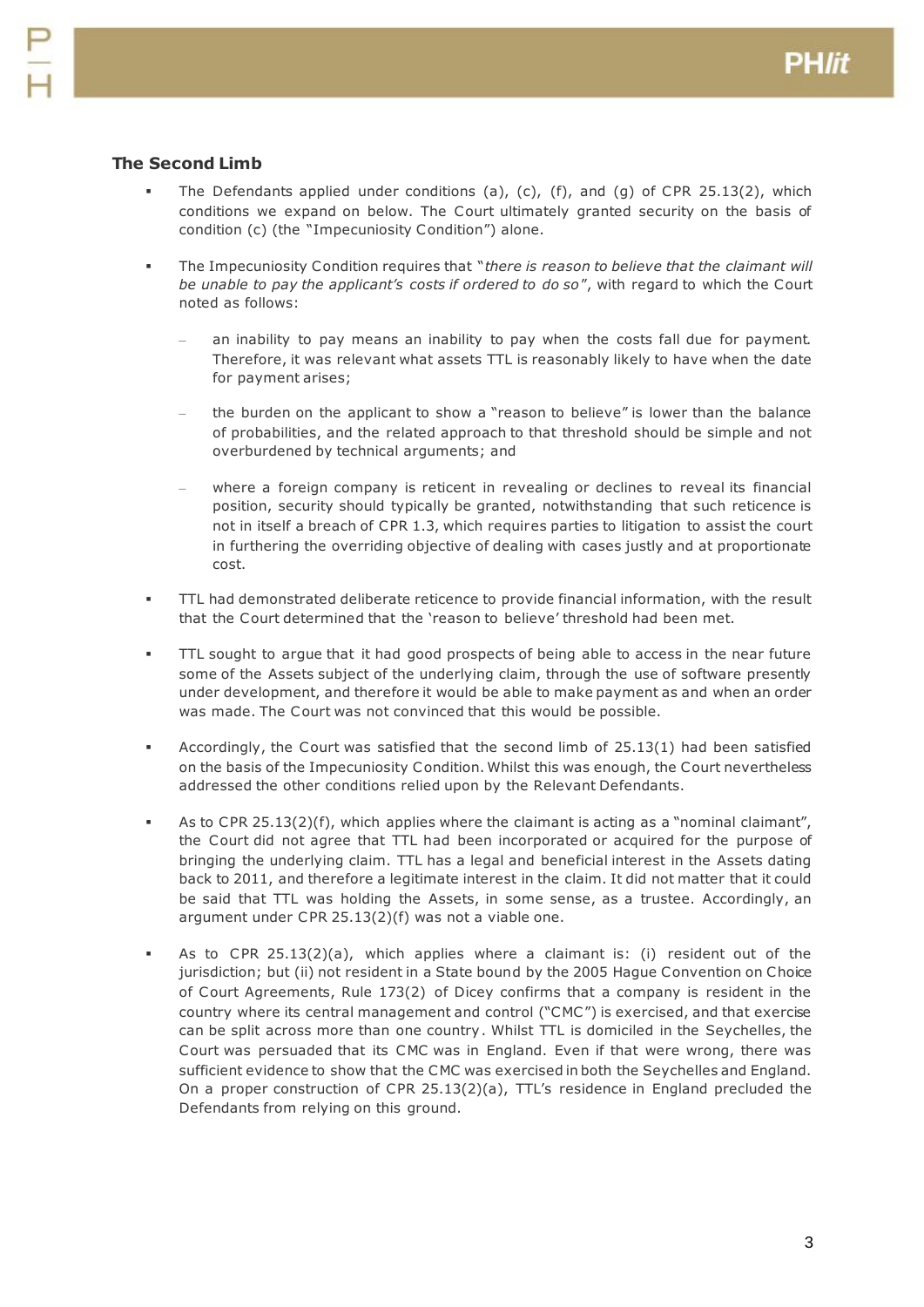CPR 25.13(2)(g) requires a claimant to have "*taken steps in relation to his assets that would make it difficult to enforce an order for costs against him*", but the Court was not at all persuaded that TTL had taken such steps, and therefore the Court noted that this ground was also not a viable one.

## **The First Limb**

- The First Limb confers discretion upon the court not to award security where to do so would stifle the claim.
- The Court declined to exercise this discretion for the following reasons:
	- the Relevant Defendants were individuals resident outside of the jurisdiction;
	- without examining the merits of the case in any detail, the Court still accepted that the merits of TTL's case were not "*on their face strong*";
	- it was not relevant that TTL's case was grounded in the Defendants' conduct in refusing to help TTL regain access to the Assets, as this was itself based on the assumptions that TTL owned the Assets and that the Defendants owed any duty to TTL; and
	- TTL's offer to transfer some of the Assets to a trusted third party source to be frozen as security could not be credibly considered given: (i) the complexity and issues involved in the transfer itself, which involved writing new software; and (ii) that in the event TTL loses the litigation, it would have no right to transfer the Assets, thereby rendering the hypothetical security meaningless.

## *PHlit* **comment:**

*At a general level, this case offers useful reminders to practitioners as to the relevant criteria and thresholds in applications for security for costs, and the key case law concerning CPR 25.13.*

For practitioners interested in cryptocurrency, this is certainly a case to keep on your radar. Whilst it seems, on *the face of this judgment, that TTL is fighting an uphill battle, it will be very interesting to see whether there are any legal developments in what is a nascent area of law.*

*Subsequent to the judgment on whether security should be ordered at all, the Court issued a further judgment ([2022] EWHC 141 (Ch)) concerning the quantum and form of security that should be posted by TTL, who sought*  to provide security by way of Bitcoin. This was the first time that the Court has had to determine whether Bitcoin could be provided as security, and, in its judgment, the Court decided that the volatility of Bitcoin meant that it *could not "result in protection for the defendants equal to a payment into court, or first class guarantee". Accordingly, it would not appear that cryptocurrency is, for the time being at least, considered by the courts to be an adequate form of security.*

## <span id="page-3-0"></span>**Court of Appeal strikes out insufficiently detailed 'mitigation by off-setting' defence**

## *NTN Corp and other companies v Stellantis NV and other companies* **[2022] EWCA Civ 16 (judgment available [here\)](https://www.bailii.org/ew/cases/EWCA/Civ/2022/16.html)**

## *7 January 2022*

 The Court of Appeal has struck out a defence of 'mitigation by off-setting' in the context of a follow-on damages claim arising from the so-called 'ball-bearings' cartel. The question for the Court was whether it was permissible to plead a defence that the customer had mitigated its loss by off-setting any anti-competitive overcharge imposed by its supplier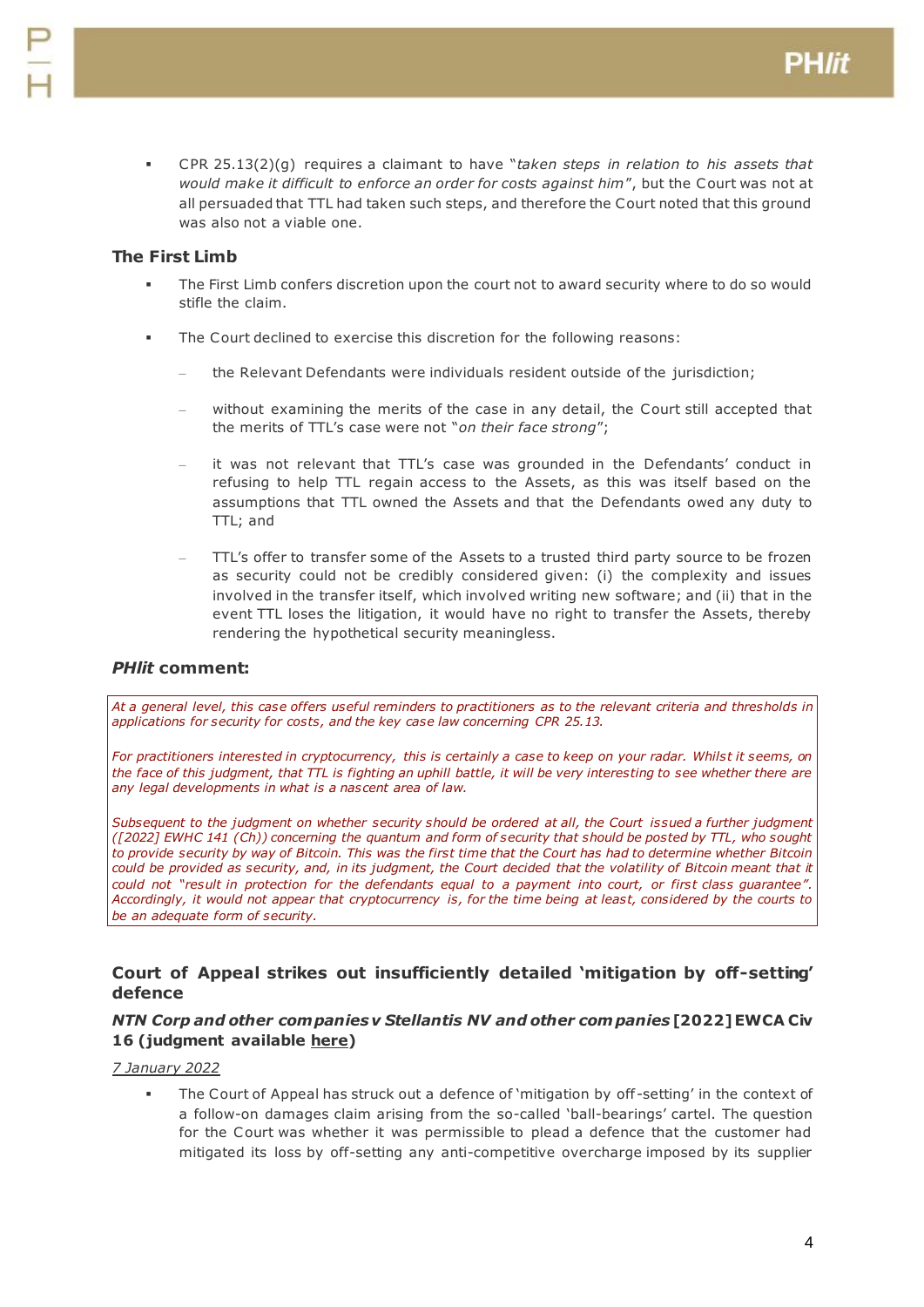against securing discounts elsewhere, without any actual evidence that the customer *did in fact* mitigate its loss in this manner. The Court of Appeal concluded that if a defendant has no realistic evidence of a possible defence then it has no right to 'go fishing' with a speculative, theoretical defence, without an evidential under -pinning.

- The present proceedings arise out of a finding of the European Commission dated 19 March 2014 (the "EC Decision"), which found that the defendant and five others had engaged in a collusive tendering cartel over a seven-year period in breach of Article 101 of the Treaty on the Functioning of the European Union ("TFEU"). The agreement involved the exchange between suppliers of commercially secret information about customers' procurement processes and agreement as to how to collude to defeat attempts by customers to impose competitive tendering upon suppliers by means of Requests for Quotations ("RFQs"). The EC Decision made no findings about the actual effects of the cartel on the market in question. Each cartelist admitted participation, and fines were imposed.
- In light of the EC Decision, the claimants, Stellantis NV and others, brought proceedings in the High Court (subsequently transferred to the Competition Appeal Tribunal ("CAT")) claiming damages for breach of statutory duty arising from the breach of Article 101 TFEU in the approximate sum of €100 million. The defendant admitted liability, and so the proceedings were limited to questions of quantum. The primary defence of the defenda nt was that no loss at all was caused by the cartel because the claimants were successful in using the RFQ system to prevent price increases for inputs. The defence was based on the conditional hypothesis that if there was an overcharge, the claimants would have mitigated the overcharge by off-setting. However, the defendant had no actual knowledge or evidence that the claimant had mitigated its loss by off-setting; the defence was based on the *inference* that the claimant would have done so.
- The claimants applied to the CAT to have the off-setting defence struck out, on the basis that it was theoretical, lacked realism, was implausible, and to allow such a speculative defence to proceed would add disproportionality to the burden of the claimants at trial. The CAT agreed and struck out the defence.
- The defendant appealed to the Court of Appeal arguing that, in cases characterised by evidential and informational asymmetry, if further particularisation of its defence was required this would be an unfair "Catch-22", because the law requires the defendant to plead relevant evidence of causality at the outset but then condemns the pleading because of the omission of evidence that can only be obtained if the pleading is allowed to run to trial and the claimant gives disclosure on the issues raised.
- The Court of Appeal disagreed with this line of reasoning and upheld the decision of the CAT. In reaching its decision, the Court of Appeal first noted that there is a duty imposed on a claimant to take all reasonable steps to mitigate the loss arising from the defendant's breach of duty, and there must be a sufficient causal nexus between the steps taken by way of mitigation and the breach. Therefore, in order for a defence of mitigation by off setting to run, there has to be a legal and proximate connection between the breach (the overcharge) and the act of mitigation (the off-setting).
- The Court then considered the evidential standard that the defendant had to meet, in order for the defence to be permitted to proceed to trial. In this regard, the Court referred to the recent case of *Royal Mail Group Limited v DAF Trucks Limited* [2021] CAT 10, in which the CAT, applying the Supreme Court decision in *Sainsbury's Supermarkets Limited v Visa Europe Services LLC* [2020] UKSC 24, framed the evidential standard as a "*realistic prospect of the plea succeeding at trial"*, with 'realistic' meaning that it carries *"some*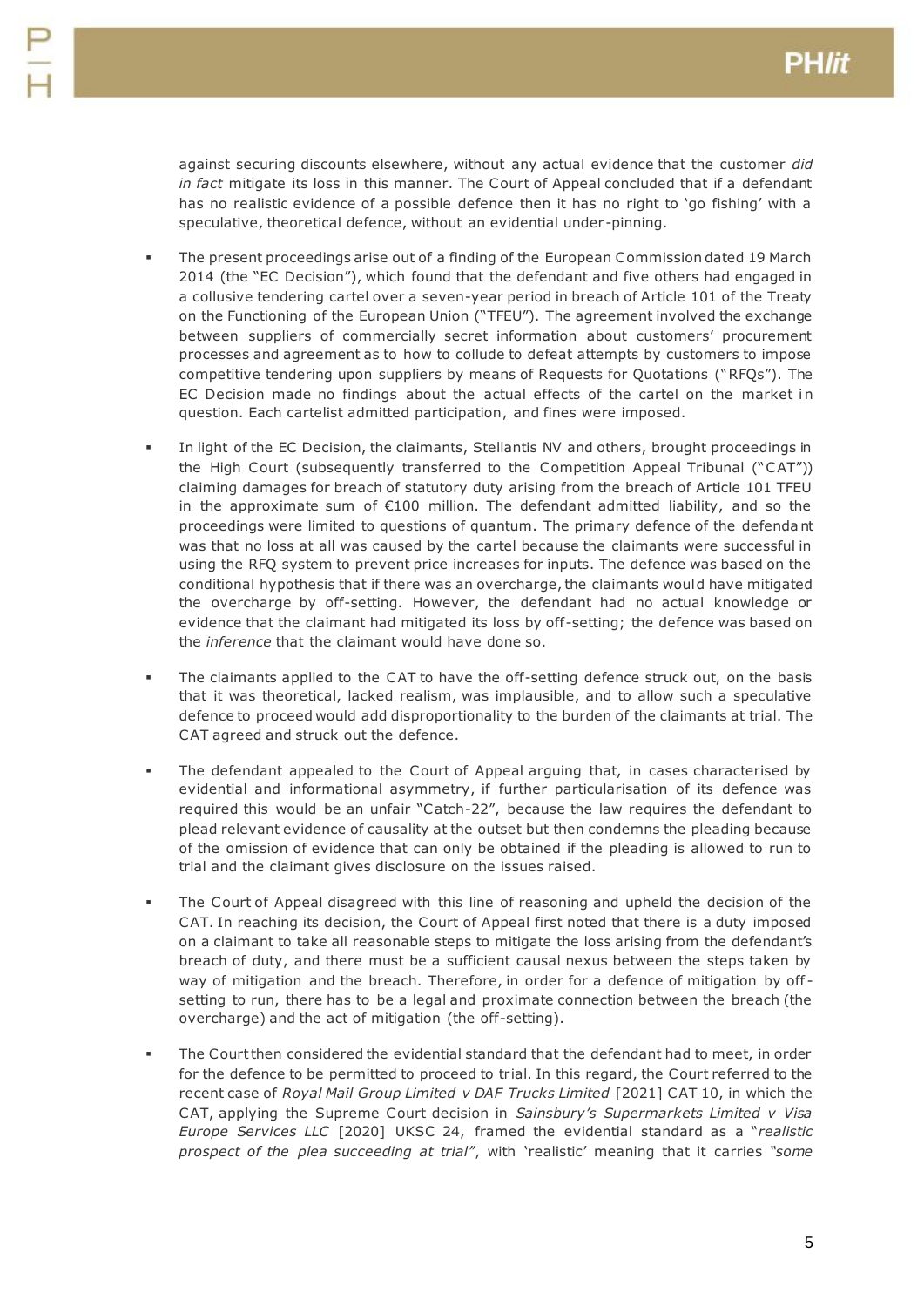*degree of conviction and is more than merely arguable*". However, the CAT also noted in the *Royal Mail* case that the court must take into account the fact that evidence may be available at trial that is not available at an early stage in proceedings.

- Pulling these strands together, and applying them to the defendant's defence, the Court of Appeal held that:
	- It does not suffice to merely plead the bare assertion that there has been mitigation by off-setting and there is a burden on the defendant to support an allegation of this kind with sufficient particularisation and evidence such that it surpasses a minimum threshold of realism and conviction.
	- The defendant's defence was theoretical and based upon successive inferences which could not properly be drawn from the primary facts. The mere existence of a cost control system which the claimants used to keep down costs from their suppliers was insufficient to support an inference that the cost control system would have been effective in off-setting the overcharges by reducing the costs from other suppliers, in circumstances where the claimants were not aware (by the very nature of a secret cartel) that they had been overcharged in the first place. The cost control mechanism would also have been in operation regardless of the cartel, and so the reduction in costs achieved by the procurement staff would have been achieved anyway, independently of the overcharge.
	- Raising a viable defence of this nature may be difficult, but it is not impossible and mitigation by off-setting remains capable of being advanced in a pleading. However, what is necessary to support it is some plausible factual foundation for the application of the broad economic theory, and for there to be a causative connection between the overcharge and the cost-cutting.
- As such, in circumstances where the defendant had no realistic evidence of off -setting in support of its defence, it had no right to 'go fishing' in disclosure to see if there is anything that might support its position. Accordingly, the Court of Appeal upheld the CAT's decision to strike-out the defence.

## *PHlit* **comment:**

*Although this decision is particularly relevant to the 'off-setting' defence, which arises so often in follow-on competition law claims, the principles are of wider application. In particular, the evidential standard which must* be met by a defendant when raising a potential defence at the pleadings stage will be equally applicable to other *contractual and tortious claims.*

*In this regard, the case serves as a useful reminder that there has to be a properly pleadable starting point before a claimant will be put to the heavy burden of disclosure in relation to an issue raised by the defendant, although the extent to which a case can be described as "properly pleadable" will often be at the discretion of the relevant judge, with scope for the line to be drawn in different places. In the present case, the Court recognised that raising a viable defence of this type would be difficult, but it nevertheless remains the case that the defence must have some plausible factual foundation before it will be allowed to proceed.*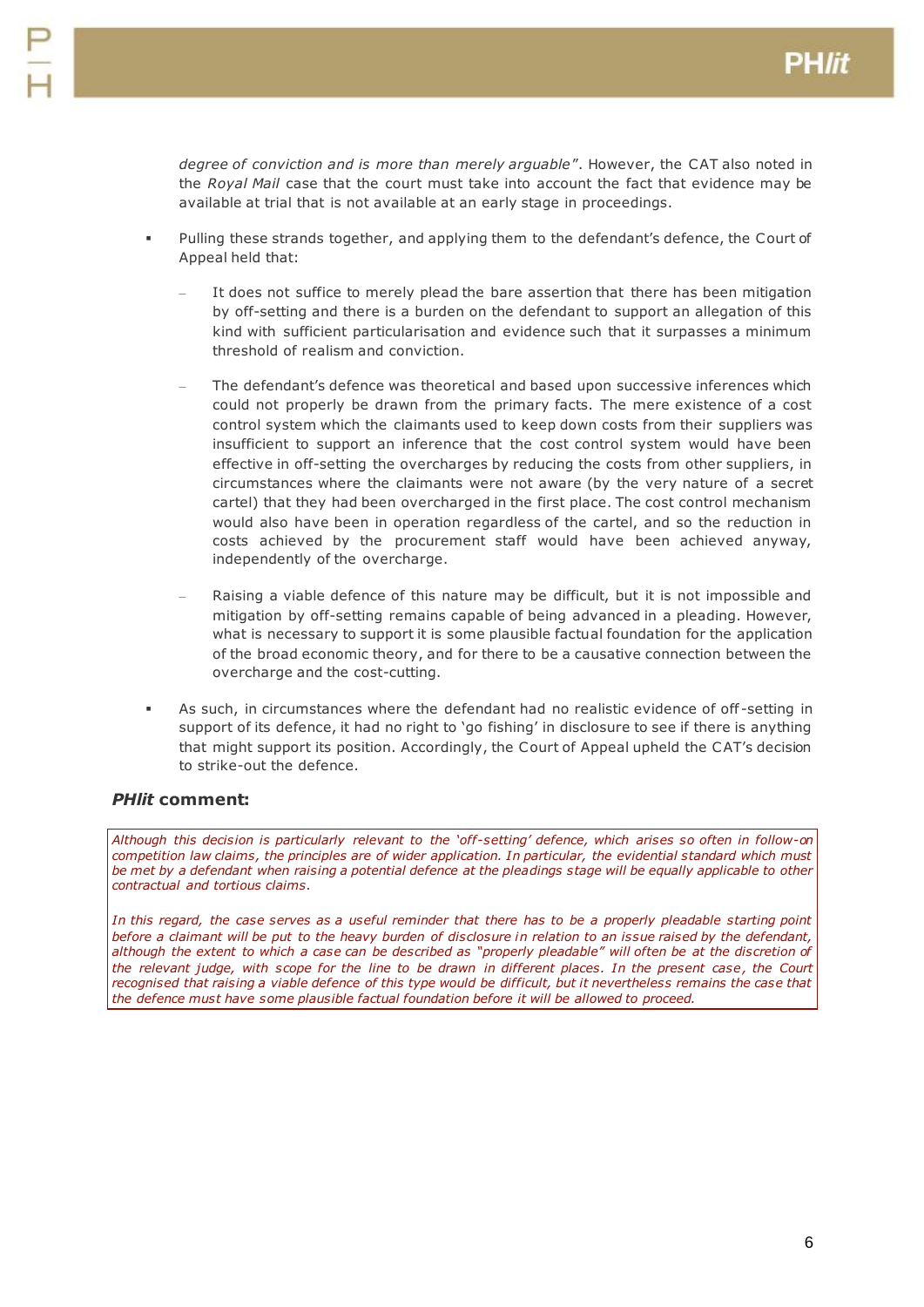## <span id="page-6-0"></span>**High Court holds that the COVID-19 pandemic did not trigger a material adverse change clause in a contract for Premier League broadcasting rights**

## *The Football Association Prem ier League Ltd v PPLive Sports International Ltd* **[2022] EWHC 38 (Comm) (judgment available [here\)](https://www.bailii.org/ew/cases/EWHC/Comm/2022/38.html)**

- In a recent application for summary judgment, the High Court has considered whether the defendant, PPLive Sports International, had a real prospect of defending the claim against it on the basis that, amongst other things, a material adverse change (or "MAC") clause, contained in an agreement for broadcasting rights of Premier League games in mainland China, had been triggered by the suspension and re-organisation of the remaining games in the 2019/2020 Premier League season in the wake of the COVID-19 pandemic. In construing the relevant clause, the Court held that the changes to match-days and matchtimes, as well as the absence of fans, did not represent a "*fundamental change*" to the "*format of the competition*" as required by the clause. Accordingly, the defence had no real prospect of success.
- The claimant, the Football Association Premier League, is the entity that organises and markets the Premier League football competition on behalf of its member clubs. The defendant has been involved in broadcasting Premier League football matches in mainland China. In 2017, the claimant and defendant entered into a Live Package Agreement ("LPA") and Clips Package Agreement ("CPA") (together the "Agreements") pursuant to which the defendant obtained the rights to show both live and delayed Premier League matches, as well as "clips" or highlights, on television within mainland China for the 2019-2020, 2020- 2021 and 2021-2022 seasons. The sums to be paid to the claimant under these Agreements were considerable: US\$ 701 million under the LPA and US\$ 8.02 million under the CPA.
- The first of the three seasons under the Agreements was the 2019-2020 season which, in March 2020, was temporarily suspended as the COVID-19 pandemic began to impact U.K. society. The season was formally suspended on 3 April 2020, and resumed on 17 June 2020 under very different conditions. No fans were allowed to attend the matches and the 92 remaining matches, which had originally been scheduled to be played over nine weeks, were condensed into a five week schedule with a consequent impact on the proportion of games played on weeknights (as opposed to weekend fixtures) and at later time slots in the day. Once the season re-started, the claimant continued to provide the defendant with feeds of the relevant matches until the end of the season.
- The defendant was due to pay an instalment of US\$ 210 million under the LPA on 1 March 2020 and an instalment of US\$ 2.673 million under the CPA on 1 June 2020. It failed to pay these two instalments. Accordingly, the claimant terminated the Agreements on 3 September 2020 under their terms and issued proceedings against the defendant for payment of the outstanding sums.
- The claimant applied for summary judgment under CPR 24.2 on the basis that the defendant had no real prospect of defending the claim and there was no other compelling reason that the matter should be disposed of at trial. The claimant's primary submission was that this was a simple debt claim: two instalments had fallen due under the respective Agreements and those payments had not been made by the defendant. The defendant raised a number of defences, the principal of which was that the MAC clause contained in the LPA was engaged. The MAC clause provided that: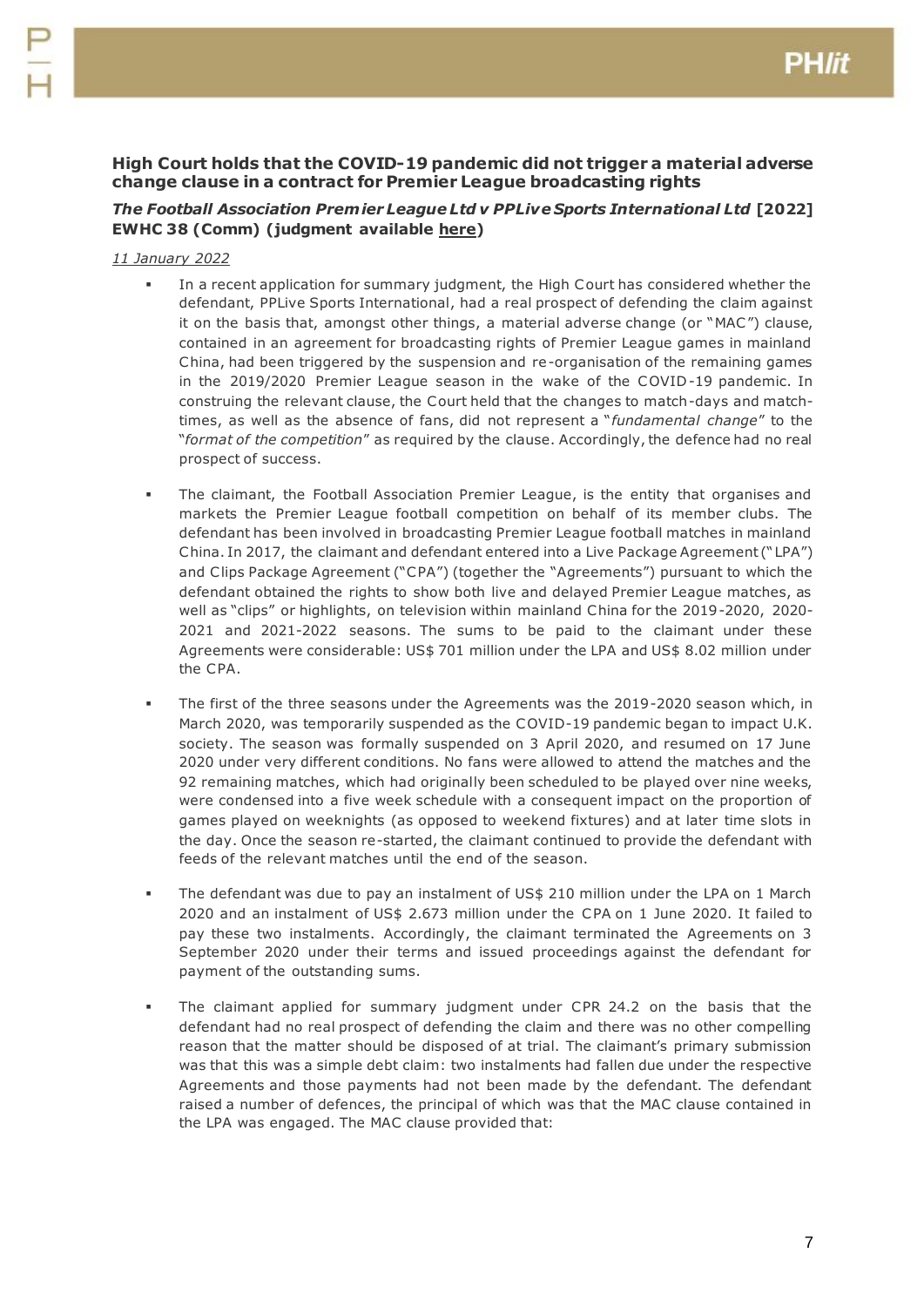*The Premier League hereby warrants and undertakes that, during the Term the format of the Competition will not undergo any fundamental change which would have a material adverse effect on the exercise of the Rights by the Licensee. . . . If any such fundamental change to the format of the Competition occurs during the term then . . . the Licensee shall be entitled to enter into a period of good faith negotiations with the Premier League in order to discuss a possible reduction of the Fees payable by the Licensee . . . in order to reflect the effect of that fundamental change on the exercise of the Rights granted to the Licensee. . . .*

- The defendant argued that the format of the competition had been fundamentally changed as a result of the way the remaining matches were played and this had had an adverse impact on the exercise of the rights under the LPA. In particular, more matches were played on weekday evenings after 8pm BST, meaning that the matches were played at c. 2-3am CST in mainland China with a consequent impact on viewing figures and the manner in which the defendant could maximise revenues from advertisers and promoters. The claimant submitted that, although the conditions were not as imagined when the LPA was agreed in February 2017, this could not be characterised as a "fundamental" change to the "format of the competition". Changes to the "format of the competition" were limited to changes to the number of clubs in the competition, the points system, the structure o f the league table or similar—not matters such as match-days and kick-off times, which were clearly at the discretion of the claimant under the terms of the LPA.
- In reaching its decision, the High Court first considered the well-established principles to be applied on applications for summary judgment, namely:
	- the court must consider whether the defendant has a "realistic" as opposed to a "fanciful" prospect of success;
	- a "realistic" defence is one that carries some degree of conviction-this means a defence that is more than merely arguable;
	- in reaching its conclusion, the court must not conduct a "mini-trial"; and
	- the court must take into account not only the evidence actually placed before it on the application for summary judgment, but also the evidence that can reasonably be expected to be available at trial.
- The Court then moved to construe the terms of the MAC clause itself, applying the principles of contractual construction discussed in *Wood v Capita Insurance Services Ltd* [2017] UKSC 24 and *Arnold v Britton* [2015] UKSC 36, which are now trite law. The Court ruled that, on the true construction of the clause, when considered alongside the rest of the provisions of the LPA, the "format" of the competition did not include kick -off times, match days, or whether fans would be in attendance, with these matters being decided at the discretion of the claimant under the LPA's terms. Instead, references to the "format" of the competition were limited to the way that the competition was undertaken between the member clubs, namely: how many times they played each other; the points system; and how the league table was organised. None of these things changed on the resumption of the season in June 2020.
- Accordingly, the MAC clause was not engaged on the facts and this defence therefore had no real prospect of success. The defendant also raised a number of other potential defences, which the Court dealt with shortly: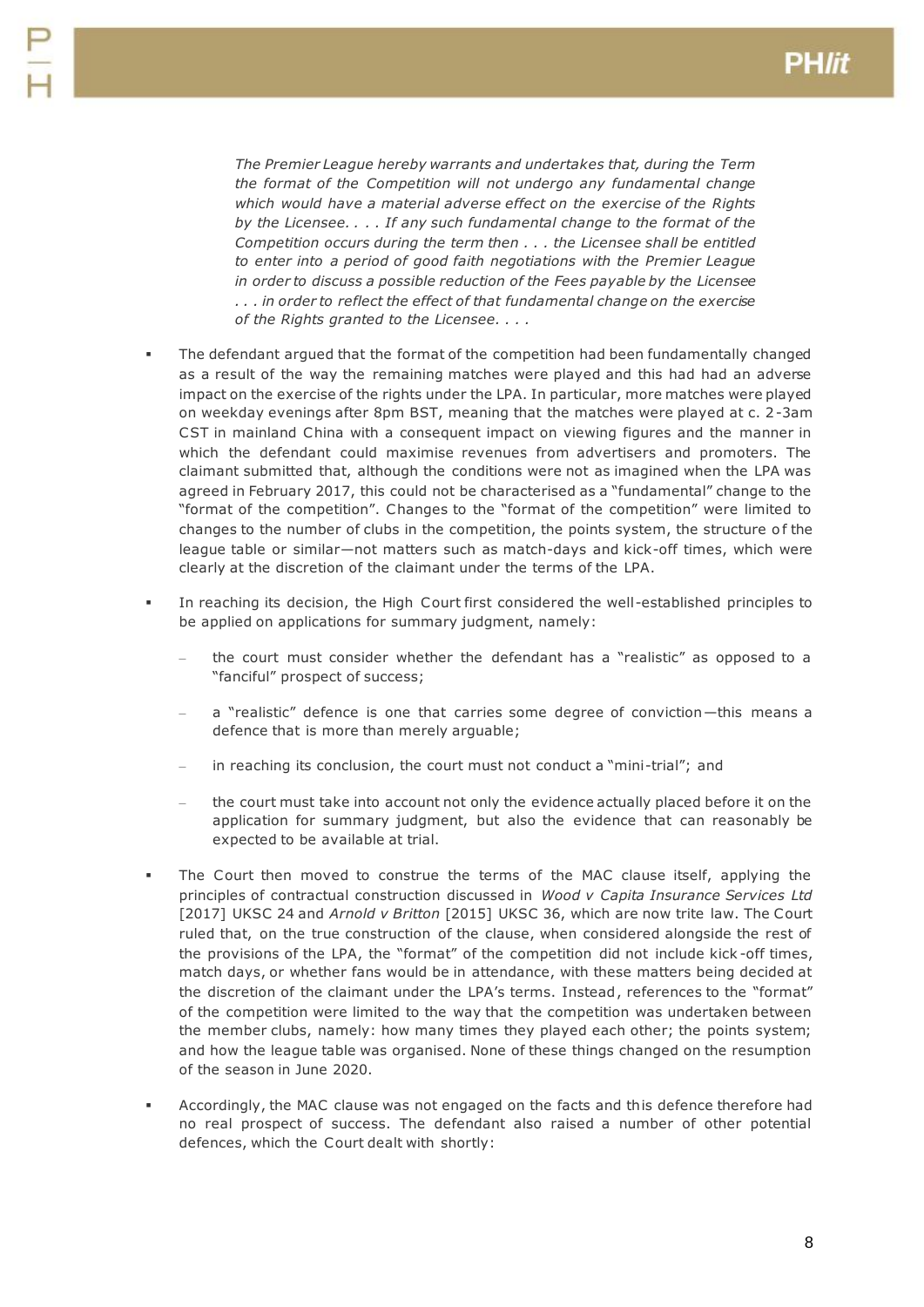- **Advance Payments:** the defendant argued that the sums payable under the Agreements were advance payments made in consideration of the matches being shown live across all three seasons governed by the Agreements and, accordingly, as the Agreements were terminated after one season, the claimant would be unjustly enriched if the payments were made. The Court considered that this defence had no real prospect of success, as to interpret the payment provisions in this way would run counter to the plain terms of the contracts and therefore there could be no unjust enrichment as the claimant was entitled to the money under the contractual terms.
- **Penalties and relief from forfeiture:** the defendant argued that the claimant's right to the sums in spite of termination of the Agreements was an unenforceable penalty clause and therefore the defendant should be entitled to relief. The Court held that this defence had no real prospect of success as a penalty is a secondary obligation which imposes a detriment on the contract-breaker out of all proportion to the legitimate interest of the other party, and the payment terms of the LPA and CPA did not meet this definition.
- **Set-off:** the defendant argued that it would be entitled to set-off against the damages it claimed arising from the alleged breach of the warranty contained in the MAC clause. In dismissing this argument, the Court pointed to a number of provisions in the Agreements which provided that payments must be made *"in full and without set-off or counterclaim"*. These contractual provisions were crystal clear, and therefore this defence could also have no real prospect of success.
- The Court therefore concluded that none of the defences advanced by the defendant had anything other than fanciful prospects of success and, in some cases, were unarguable. Accordingly, the claimant's application for summary judgment was granted.

## *PHlit* **comment:**

This case reinforces how the interpretation of a MAC clause will hinge on the factual matrix in play. Like all *matters of contractual construction, the exact wording of the agreement and the relevant contractual context will be critical. It is therefore of vital importance that the contractual drafting reflects the parties' intentions in terms of risk allocation for certain events, though of course the difficulty with all such clauses is that the relevant events, such as COVID-19, are likely to have been unforeseen by the parties.*

## <span id="page-8-0"></span>**"***The self-induced problem of late filing***": Court of Appeal confirms that an unsealed claim form is no claim form at all**

## *Ideal Shopping Direct Lim ited v Mastercard Incorporated and Visa Europe Lim ited*  **[2022] EWCA Civ 14 (judgment available [here\)](https://www.bailii.org/ew/cases/EWCA/Civ/2022/14.html)**

- The Court of Appeal has upheld the High Court's judgment that serving an unsealed claim form cannot constitute valid service as an unsealed claim form does not constitute a "claim form" for the purposes of the Civil Procedure Rules ("CPR"). The Court of Appeal also confirmed that the Court's general power to rectify matters of procedure under CPR 3.10 cannot be used to override specific provisions.
- The underlying dispute relates to a number of claims, issued between February 2017 and January 2020, by the appellants against Visa and Mastercard for breaches of competition law. As the claims are broadly similar to those in three pieces of litigation concerning the lawfulness of multi-lateral interchange fees, which were the subject to a combined appeal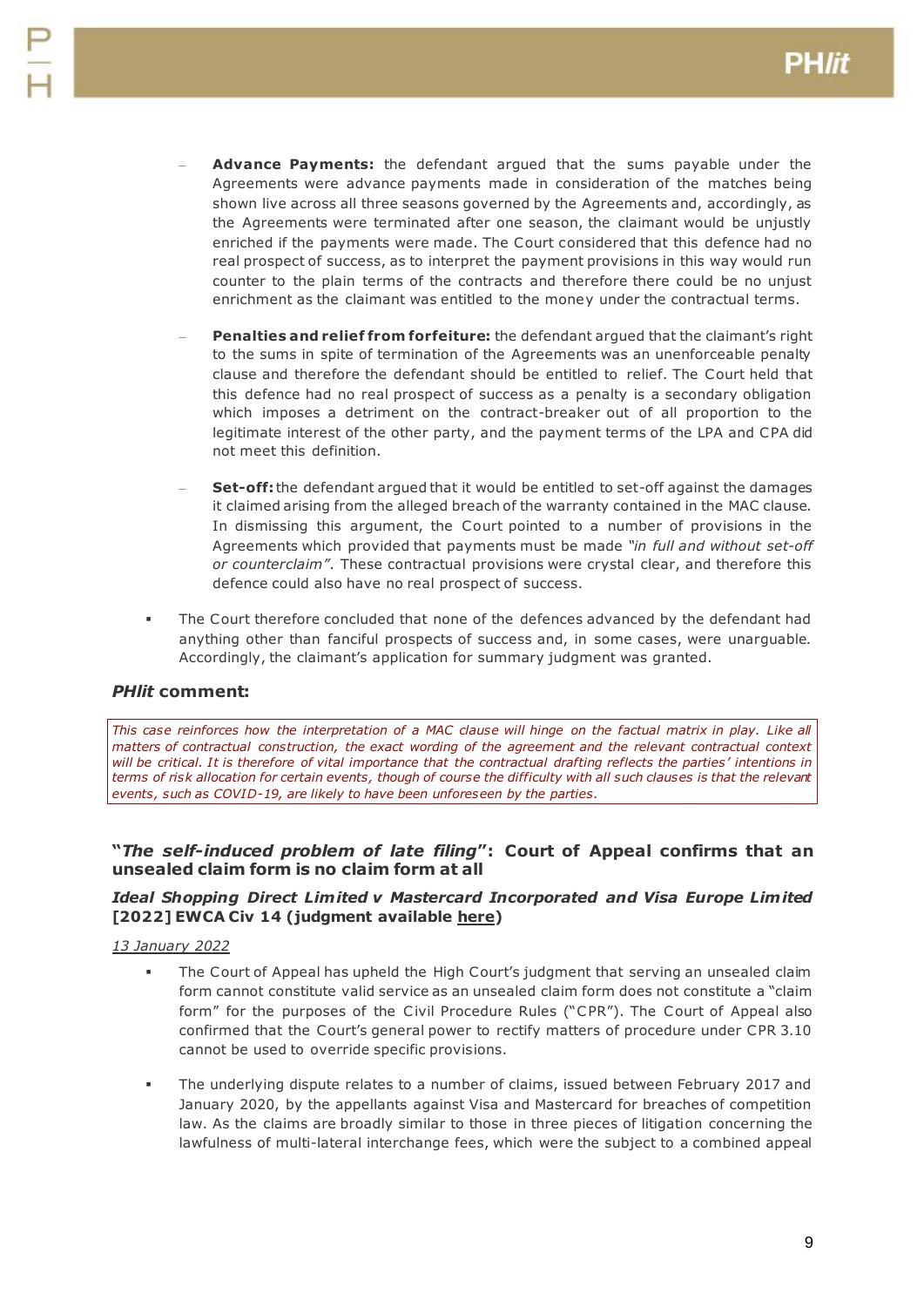to the Supreme Court in *Sainsbury's Supermarkets Ltd v Visa Europe Services LLC* [2020] UKSC 24, the parties recognised that it was in everyone's interest to await the outcome of that appeal before taking further steps. Accordingly, the appellants' solicitors sent the issued claim forms to Visa and Mastercard for information only, and agreed extensions of time for service, which ultimately ran until 17 July 2020 (a month after the Supreme Court's judgment in Sainsbury's was handed down on 17 June 2020). The extensions were agreed on the basis of an undertaking from the appellants' solicitors in these terms:

*Our client hereby undertakes to each of the defendants and to the Court not, at any point in the future, to discontinue, withdraw or otherwise bring to an end the Proceedings and issue a further claim (or claims) in substantially the same or equivalent form…* 

(the "Undertaking").

- Following the outcome of *Sainsbury's*, the appellants changed their claims and on 17 July 2020 (i.e. the last possible day under the agreed extension for service), the appellants' solicitors filed 16 amended claim forms electronically on CE file between 09.58 and 16.38. Some of these amended claim forms were accepted by the Court on that day, but the majority were accepted on the following working day, Monday, 20 July 2020, with one only being accepted on 22 July 2020 as the Court had raised a query. However, all were ultimately accepted, and in accordance with paragraph 5.4 of Practice Direction 51O ("PD 51O") all of the claim forms were treated as having been issued on 17 July 2020.
- On the same day, the appellants' solicitors served the unsealed amended claim forms on the respondents, apparently being of the view that a claim form needed to have been filed electronically before it was served, but without considering whether sealed amended claim forms were necessary to effect service. Visa and Mastercard then applied for orders that the appellants had not served the claim forms by 17 July 2020 and were now out of time to do so and prevented from bringing fresh proceedings by the Undertaking, and accordingly the court had no jurisdiction to hear those claims. The appellants applied for declarations that they had validly effected service of the amended claim forms, and alternatively for relief under CPR 6.15, 6.16 or 3.10.
- At first instance, the Court, relying on *Hills Contractors and Constructions Ltd v Struth* [2014] 1 WLR 1 and *Cranefield v Bridgegrove Ltd* [2003] 1 WLR 2441, held that a document which is in the form of a claim form is only a claim form for the purposes of the CPR if it bears an original court seal. The Court then considered whether the appellants could be granted relief under CPR 6.15 pursuant to which the Court can make an alternative order for service or CPR 6.16 whereby the Court may dispense with service altogether. However, the Court found that what the appellants were actually seeking was not alternative service, but rather a change in what had to be served, and the Court held that it was not able to permit service of something which was not actually a claim form for the purposes of the CPR. Finally, the Court also dismissed the appellants' application for relief under CPR 3.10, pursuant to which the Court may remedy a party's procedural error, because there are authorities to the effect that CPR 3.10 is to be regarded as a general provision which cannot prevail over specific rules regarding the time and manner of service. As granting relief under CPR 3.10 would bypass the specific rules in CPR 6.15 and 6.16, the Court declined to permit the appellants the relief sought and held that the amended claim forms had not been served. However, the Court construed the Undertaking as not preventing the appellants from issuing fresh proceedings as they had not brought the previous ones to an end.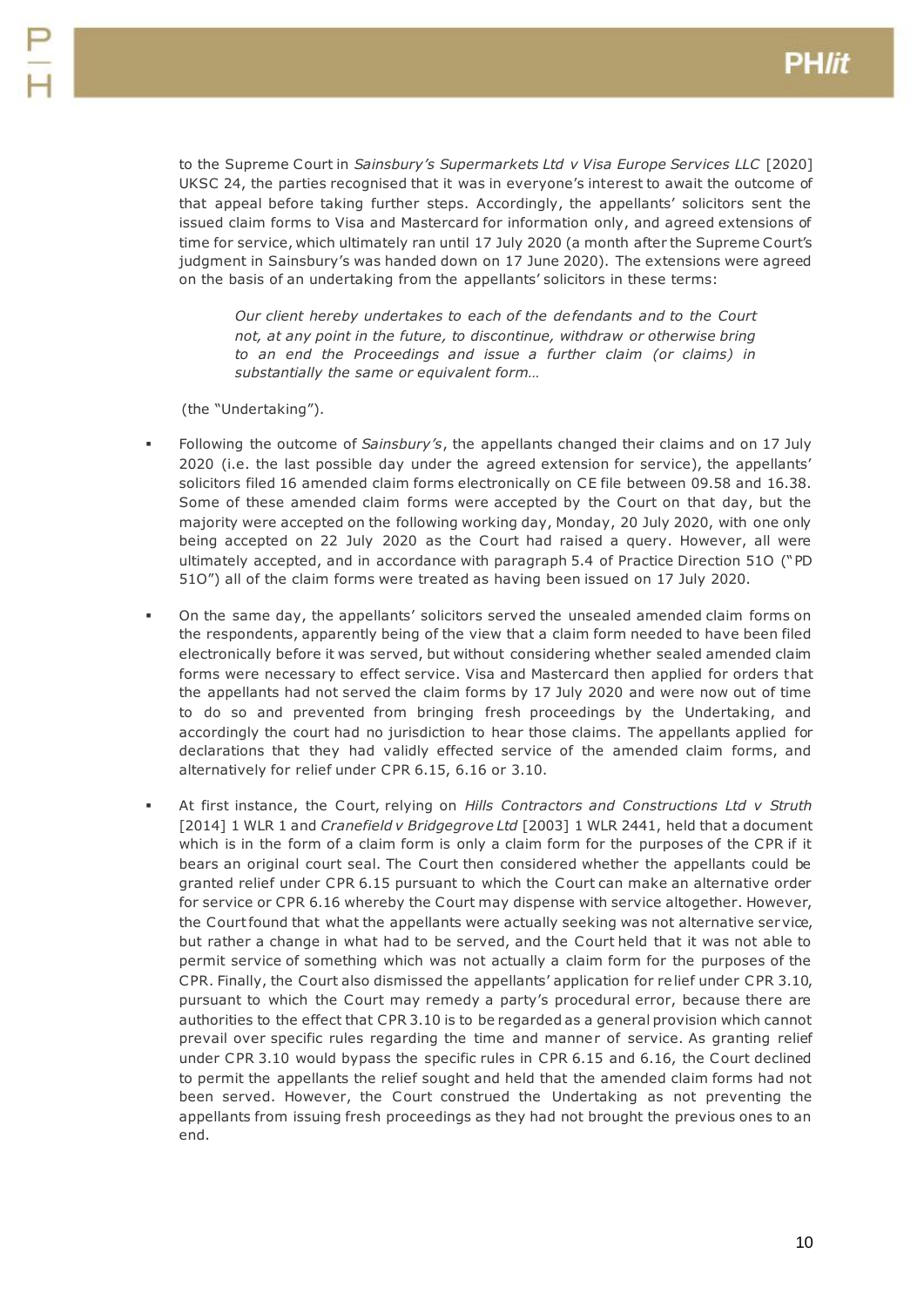- The appellants appealed on two grounds: (i) first, that the judge erred in finding that a claim form is not issued, and does not become a claim form, until it is sealed; and (ii) second, that the judge erred in his approach to CPR 3.10. Visa cross -appealed on the grounds that: (i) the judge had erred in holding that the appellants did not bring proceedings to an end by failing to serve the amended claim forms by mistake; and (ii) that the Undertaking only applied where proceedings are brought to an end.
- The Court of Appeal upheld the High Court's ruling on both grounds of the appeal and cross-appeal, dismissing the overarching contention of the appellants that the time lag between the filing of a claim form and its acceptance on CE file (and therefore the return of the issued claim form) leads to injustice and uncertainty. The Court accepted that there was such a time gap, but that this was well-known to solicitors and that the appellants' solicitors could have avoided their self-induced problem of late filing by: (i) filing earlier; (ii) seeking a further extension of time if they were not able to file earlier; (iii) serving the original claim forms, and then serving the sealed claim forms when they had been sealed, if an extension of time could not be agreed; (iv) asking the court staff to expedite matters; and (v) if all else failed, making an application to court for an extension of time. The Court concluded that the problem the appellants faced was not caused by a lacuna in PD 51O, but by their solicitors' failure to take any of the courses detailed in (i) – (v) above and their mistaken belief that service of an unsealed claim form would be good service.

## *PHlit* **comment:**

*This case serves as a useful reminder of the importance of filing documents with the Court on time, including allowing sufficient time for the documents to be accepted onto CE File. The practice of filing documents last minute, in order to give the other side as little notice as possible, or to extend time-frames where possible, is relatively wide-spread. However, the damning comments of the Court of Appeal that late filing is an entirely selfinduced problem of the solicitors, rather than caused by any lacuna in the electronic filing system (with which solicitors should be familiar by now), are particularly noteworthy in this regard.*

## <span id="page-10-0"></span>**High Court notes that parties should not be "play[ing] fast and loose" with the requirements for trial witness statements under Practice Direction 57 AC**

## *Prime London Holdings 11 Ltd v Thurloe Lodge Ltd* **[2022] EWHC 79 (Ch) (judgment available [here\)](https://www.bailii.org/ew/cases/EWHC/Ch/2022/79.html)**

- The High Court has given further guidance on trial witness statements under Practice Directions 57 AC ("PD 57AC"). In two applications concerning a trial witness statement submitted on behalf of the defendant, the Court found "faults on both sides", taking up "considerable court time" (including the judge's weekend), and urged the parties not to "play fast and loose" with PD 57AC , nor to "leave it to the court to produce a compliant witness statement".
- The underlying dispute relates to a disagreement between the parties relating to whether or not the claimant can access the defendant's land to carry out some repairs on its property. The dispute between the parties relevant to the present judgment related to the defendant's witness statement and whether or not it complied with PD 57AC .
- There was a consent order which mandated the filing of witness statements by 17 December 2021, and the defendant served a witness statement on this date (the "Original Witness Statement"). The timeline then developed as follows: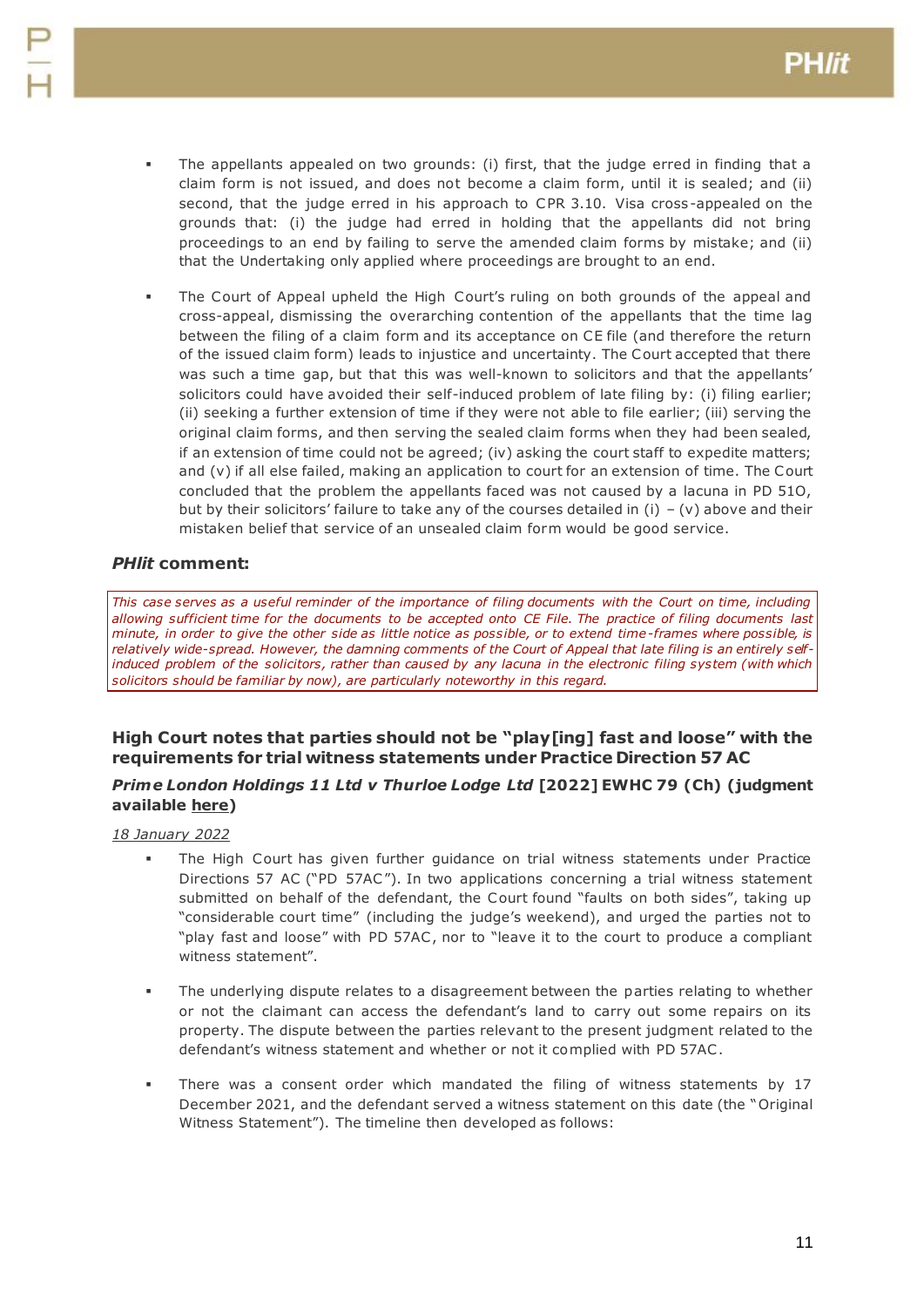- On 4 January 2022, the claimant's solicitors wrote to the defendant's solicitors noting that the Original Witness Statement was incompatible with PD57AC , without giving detail as to why they considered it to be non-compliant.
- The defendant's solicitors responded on 7 January 2022 to complain that this procedural point had been raised only shortly before trial (which was listed for 11 January 2022, albeit that it ultimately commenced on 14 January 2022).
- The claimant then issued an application on 10 January 2022 asking for the Original Witness Statement to be struck out as inadmissible. On the same day, the defendant's solicitors acknowledged receipt and noted that the application did not detail specific areas of concern and asked the claimant to detail the same.
- On 11 January 2022, the claimant's solicitors responded to recommend that the defendant review PD 57AC , noting that the statement of truth did not follow PD 57AC and that the certificate of compliance under paragraph 4.3 of PD 57AC was missing. It did not detail any further concerns or point the defendant to specific paragraphs of the Original Witness Statement, which were said to be non-compliant.
- On 13 January 2022, the defendant's solicitors invited the claimant's solicitors to consent to a substitution of the Original Witness Statement with a revised witness statement (the "Revised Witness Statement"). The claimant's solicitors responded the same day to consent to certain paragraphs of the Revised Witness Statement, but not all. The defendant therefore issued an application to have the Revised Witness Statement admitted into evidence.
- The Court briefly dealt with whether the Original Witness Statement complied with PD 57AC and found that it did not (which was accepted by the parties) because:
	- it did not include the confirmation required by paragraph 4.1 of PD 57AC requiring the witness to confirm: (i) their understanding of the purpose of the witness statement; (ii) that the statement only contains matters within their personal knowledge and recollection; (iii) that the statement has been written in the witness's own words; and (iv) that the witness has not been encouraged by anyone to include anything that is not their own account or recollection;
	- it did not include the certificate of compliance from the defendant's solicitors required under paragraph 4.3 of PD 57AC ; and
	- it did not comply with the content requirements set out in paragraph 3 of PD 57AC.
- The Court then turned to whether it should allow the defendant to replace the Original Witness Statement with the Revised Witness Statement, and whether the latter was compliant with PD 57AC . The Court noted its very wide case management powers under paragraph 5 of PD 57AC where a party fails to comply, including the ability to: (i) strike out all or part of the witness statement; (ii) order the party to redraft the witness statement; (iii) impose cost sanctions against the non-compliant party; and/or (iv) order that the witness give evidence in chief orally.
- Relying on two recent cases on the requirements of PD 57AC , *Mansion Place Limited v Box Industrial Services Ltd* [2021] EWHC 2747 (TCC ) and *Blue Manchester Ltd v Bug-Alu Technic GmbH, Simpsonhaugh Architects Limited* [2021] EWHC 3095 (TCC )), the Court found that the striking out of a witness statement was reserved only for the most serious cases of non-compliance. The Court therefore ordered that the Revised Witness Statement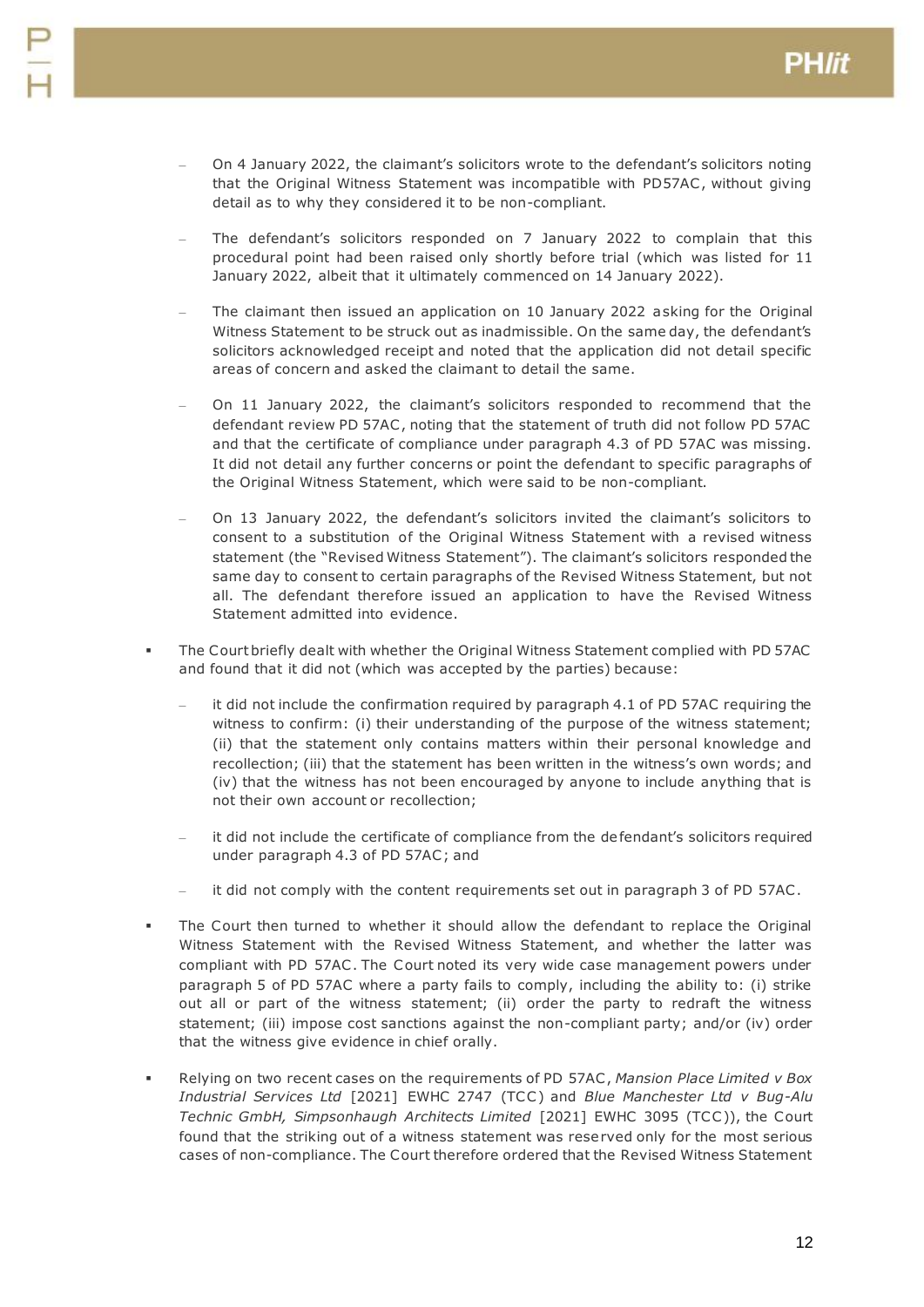replace the Original Witness Statement, but deleted certain non-compliant paragraphs in the Revised Witness Statement. Importantly, the C ourt expressed its discontent at both parties' behaviour in the present case, noting that the claimant had failed to properly engage in a timely or detailed manner, or constructively, with the defendant on the issue of non-compliance under PD 57AC . However, the Court also noted the defendant's role in bringing this matter to the Court, and therefore imposed a costs order against the defendant.

## *PHlit* **comment:**

*This case usefully highlights the Courts' distaste for unnecessary satellite litigation. Whilst PD 57AC is still relatively new, there have now been a number of cases concerning its requirements, so that parties can no longer feign ignorance. In addition, it is important that the parties constructively engage with each other in the process of litigation as a whole, but compliance with procedural rules in particular, to avoid wasting Court time. The judge's comments in this regard, including his finding that there were failings on both sides which took up valuable Court time, are scathing.*

# <span id="page-12-0"></span>**High Court finds a counterclaiming defendant can make a valid "claimant's" Part 36 offer**

## *The Huntsworth Wine Company Ltd v London City Bond Ltd* **[2022] EWHC 97 (Comm) (judgment available [here\)](https://www.bailii.org/ew/cases/EWHC/Comm/2022/97.html)**

- The High Court has confirmed that a party to proceedings can obtain the costs benefits of a "claimant's" Part 36 offer in relation to its counterclaim, even though it was not named as the claimant in the litigation. This decision is significant because, under CPR 36.17, a "claimant's" Part 36 offer has more attractive consequences than a "defendant's" Part 36 offer, including an award of costs on the indemnity basis.
- In the main action, the claimant, Huntsworth Wine Company ("Huntsworth"), brought a claim for losses sustained from the theft of wine that it was storing at a bonded warehouse owned and operated by London City Bond ("LCB"). Although the value of the stolen wine was estimated to be in the region of £125,000, LCB's liability was limited to £1,000 under the terms of the contract between them. Huntsworth argued, amongst other things, that this limitation on liability did not apply. LCB then counterclaimed for the excise duty it had paid on the goods on Huntsworth's behalf. At trial, the Court found that the limitation on liability did apply and Huntsworth was therefore awarded just  $£1,000$  in damages, plus interest. However, LCB was awarded  $£3,662.34$  (plus interest) in respect of its counterclaim and thus, the net sum due from Huntsworth to LCB was £2,837.53, making LCB the successful party in the litigation.
- In taking the case to judgment, Huntsworth had incurred £179,988.22 in legal costs, and LCB had incurred £215,185.00. Accordingly, the recovery of costs was a crucial issue for both parties. The case had been tried using the Shorter Trials Scheme (under PD 57AB) which anticipates a summary assessment of costs by the court, and both parties were invited to make written submissions accordingly. In this regard, LCB relied on the fact that it had made an offer to settle under the terms of Part 36 (the "Offer"), and had since obtained a better result than the one contained in the Offer. In its Offer, LCB had offered to accept payment of £2,000 to settle: (i) its claim for outstanding excise duty for £3,664.34; and (ii) all aspects of Huntsworth's claim arising from the theft of the wine (noting that its liability in that respect was limited by contract to £1,000).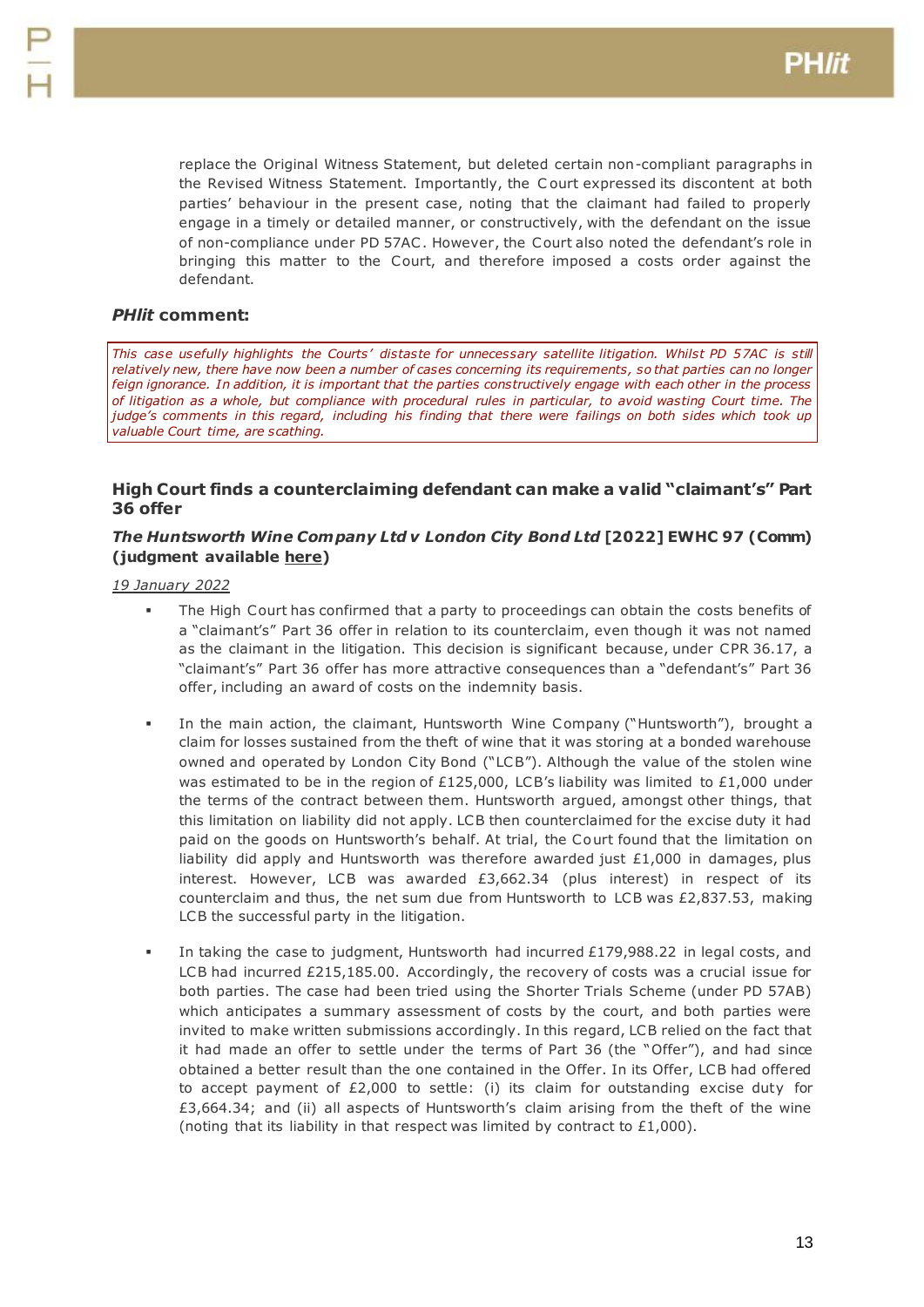- Huntsworth argued that LCB's Offer was invalid, as it was framed as a "claimant's" Part 36 offer when, in fact, LCB was the defendant in the proceedings. This was significant because a "claimant's" Part 36 offer has different consequences to a "defendant's" Part 36 offer, with a "claimant's" Part 36 offer providing for the following additional benefits: (i) costs on the indemnity basis (rather than on the standard basis); (ii) additional sums by way of interest on both the damages award and costs; and (iii) an uplift on the judgment sum itself. Instead, Huntsworth suggested that costs should be awarded on an 'issues-won' basis—Huntsworth having succeeded in its claim (albeit only recovering limited damages) and LCB having succeeded on its counterclaim. Huntsworth calculated that the costs referable to the issues on which it had won represented approximately 55% of the total costs of the claim, and therefore it should recover 55% of its costs.
- In considering whether a counterclaiming defendant can make a valid "claimant's" Part 36 offer, the Court was persuaded that in circumstances where two parties have valid claims *vis-à-vis* each other, the answer should not simply depend on who is named as claimant in the proceedings or who is the party to shoot first (i.e. making a Part 36 offer first solely to deprive the other party of the potential benefits of making a claimant's offer). In the Court's view *"this would be a most unfortunate interpretation of the rules, if the question as to who could make a claimant's Part 36 offer was determined simply by who made the first such offer, or who issued proceedings where a counterclaim was probable"*.
- In reaching its decision, the Court referred to the judgment in *AF v BG* [2009] EWCA Civ 75, in which the Court of Appeal held that a defendant who had made a "claimant's" Part 36 offer to settle both the existing claim against him and a pending counterclaim, before he had actually amended his defence to include the counterclaim, had nevertheless made a "claimant's" Part 36 offer. The Court considered that this case demonstrated that the emphasis is not to be laid on a particular party's title within the litigation, but rather on their role in making the offer.
- The Court also made reference to the following list of features set out in Friston on Costs that may be relevant to determining whether an offer constituted a "claimant's" Part 36 offer:
	- the relevant facts of the litigation and, in particular, the perceived status of the offeror given how the competing claims were presented at the time the offer was made;
	- the label attached to the offer and whether any clarification was made about its effect;
	- whether the offer was to pay a net amount or to receive a net amount of damages;
	- whether the offer made reference to paying or receiving costs in the event it was accepted;
	- whether the offer referred to the costs consequences of non-acceptance in terms that have the hallmarks of being a "defendant's" offer or a "claimant's" offer and, in particular, whether it mentioned any of the claimant-only benefits of making a Part 36 offer; and
	- whether the offer's terms were incompatible with it being either a "claimant's" offer or a "defendant's" offer.
- On the facts of the present case, the Court considered that these factors pointed towards LCB's Offer being treated as a "claimant's" Part 36 offer and, accordingly, the starting point was that LCB had obtained a judgment that was more favourable than the Offer it had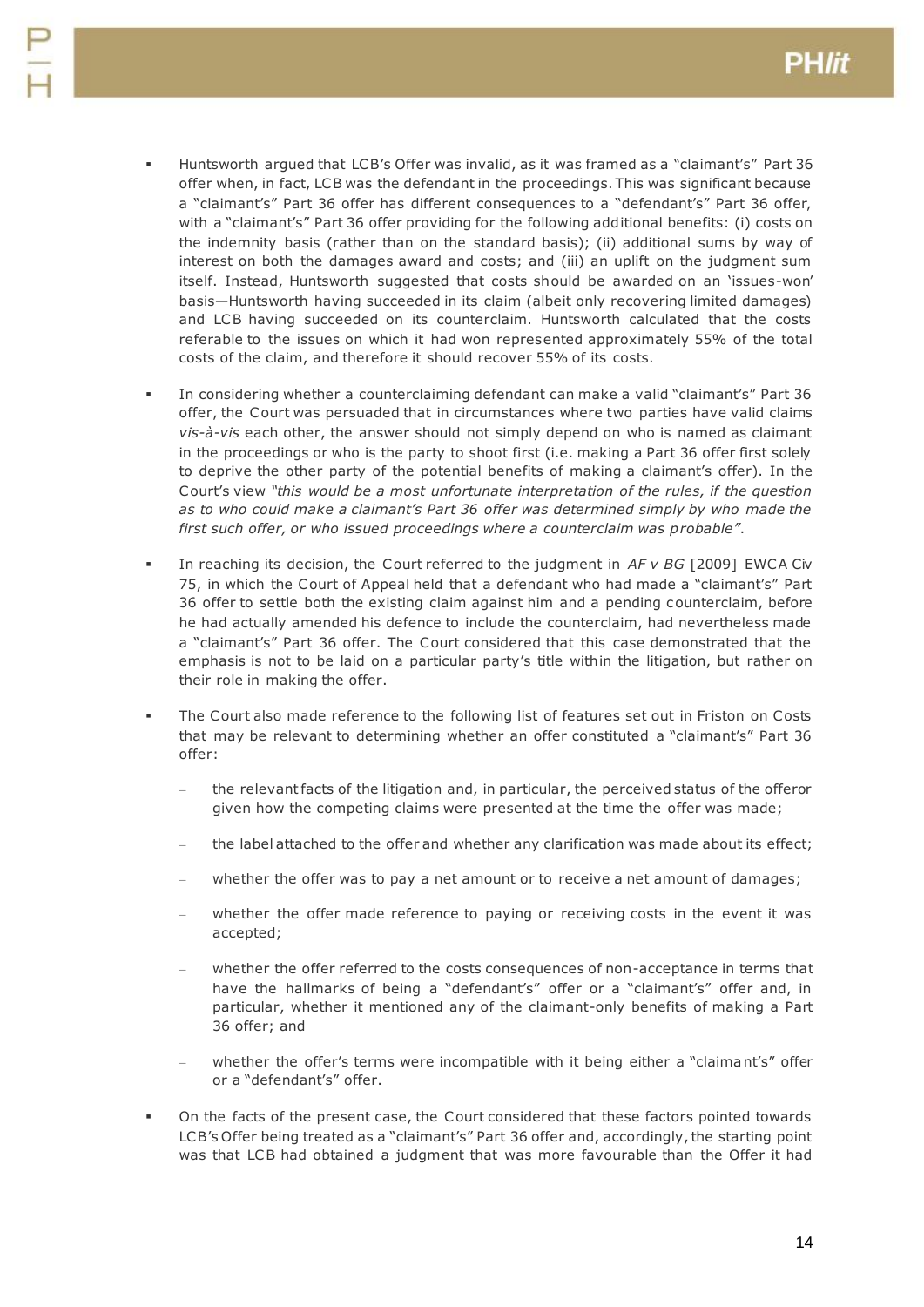made. Accordingly, the costs consequences of Part 36 in respect of a claimant's offer to settle should apply. Finally, the Court considered whether there was any reason why it would be unjust to make such an order under CPR 36.17(4). Huntsworth had submitted that the fact that LCB had failed to engage in mediation at an early stage and was not successful on all the issues at trial would be two such reasons, but the Court disagreed.

 Accordingly, the Court awarded LCB its costs on the indemnity basis, with interest on both damages and costs at 4.5% from the end of the relevant offer period, and an additional 10% uplift on the award of damages.

## *PHlit* **comment**

*As this case aptly demonstrates, the key to making a Part 36 offer is clarity as to what the effect of the offer actually is—so long as there is sufficient clarity, a defendant bringing a counterclaim can make a claimant's offer*  in respect of the counterclaim. As such, in a matter where there are claims in both directions, both parties may *be able to benefit from making a "claimant's" Part 36 offer, regardless of their title in the proceedings, and their legal advisers should therefore carefully consider how to structure any Part 36 offer so that it brings the most advantageous costs benefits to their client.*

## <span id="page-14-0"></span>**Court of Appeal gives guidance on amending a claim once the limitation period has expired**

## *Mulalley & Co. Ltd v Martlet Homes Ltd* **[2022] EWCA Civ 32 (judgment availabl[e here\)](https://www.bailii.org/ew/cases/EWCA/Civ/2022/32.html)**

- The Court of Appeal has clarified section 35 of the Limitation Act 1980, which is given effect by Civil Procedure Rule ("CPR") 17.4 and provides that a party may amend their statement of case where the limitation period has expired "*if the new claim arises out of the same facts or substantially the same facts as the claim in respect of which the party applying for permission has already claimed a remedy in the proceedings*". The Court held that any proposed amendment has to be considered by reference to the same or substantially the same facts as are already in issue, including those set out in the Defence, but that beyond that, it is a question of fact and degree.
- The underlying dispute arose between the owner of five high-rise towers and the design and build contractor. Following the Grenfell Tower fire disaster, the claimant carried out checks on the towers and discovered major safety defects at the very end of the relevant contractual limitation period. The claimant commenced proceedings in respect of four of the towers (as the limitation period for the fifth had already expired), alleging inadequate design and workmanship in relation to the external wall insulation (the "Insulation"), which contained expanded polystyrene ("EPS"), installed in the towers. In its Defence, the design and build contractor denied those allegations by relying on a certificate demonstrating that the Insulation complied with the Building Regulations at the time of construction. The defendant alleged that the cause of the claimant's loss was not any breach of contract on its part, but the need to comply with a change in Government advice in respect of new Building Regulations which prohibit EPS.
- The claimant subsequently sought permission to amend its claim to include an express claim that using EPS in the Insulation did not comply with the Building Regulations at the time of the contract and that the selection of the Insulation was a breach of contract. The defendant objected to those amendments on the basis that they constituted a new cause of action, which did not arise out of the same or substantially the same facts, and was now statute-barred as the limitation period had lapsed. At first instance, the High Court held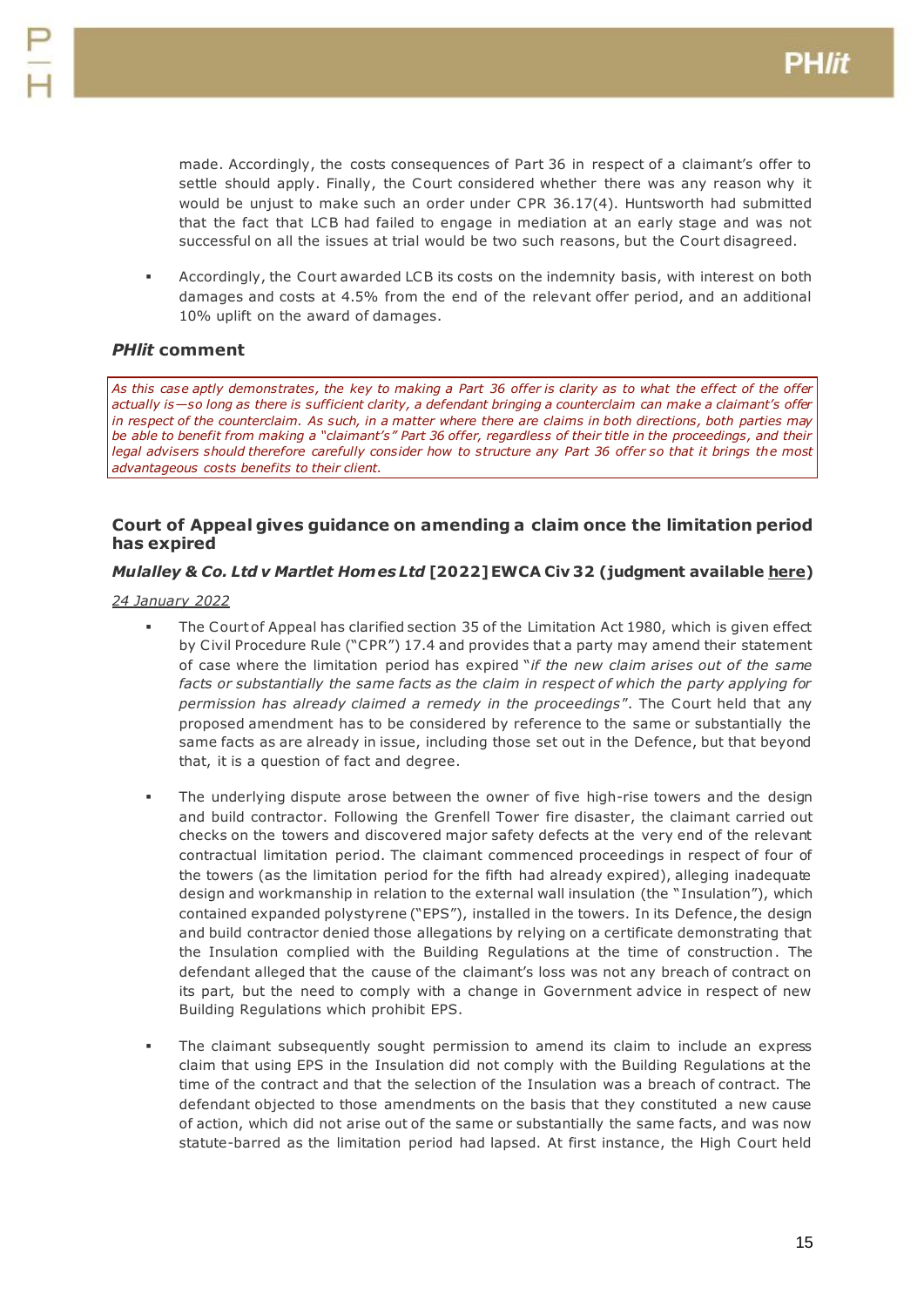that it was a new claim, but that it arose out of the same or substantially the same facts and therefore allowed the amendment. The defendant appealed on two grounds: (i) first, that the amendments did not arise from the same or substantially the same facts; and ( ii) second, that the amendments went beyond what was pleaded in the Defence, contrary to the principle in *Goode v Martin* [2001] EWCA Civ 1899. The claimant cross-appealed on the ground that the amendments did not constitute a new cause of action.

- The Court of Appeal first considered the cross-appeal and the question of whether the amendments constituted a new cause of action. Relying on *Co-Operative Group Limited v Birse Developments Limited & Anr* [2013] EWCA Civ 472, the Court noted that it had to compare the essential facts and claims of the original pleadings with those of the amended pleadings. The Court noted that, where the claimant alleged a different breach of some previously pleaded duty, it would be a question of fact and degree whether that constitutes a new claim. Comparing the nature, scope and extent of the original claim with the proposed amendments, the Court found that, despite both relating to the EPS in the Insulation, the original claim focused on the workmanship or the implementation of design choices, whereas the proposed amendments were principally concerned with the design choices (of EPS) themselves. The Court therefore held that the amendments constituted a new cause of action and dismissed the cross-appeal.
- The Court of Appeal then considered whether the proposed amendments were contrary to the principle in *Goode v Martin*, which the defendant relied on to argue that post-limitation amendments were only allowed if the new claim relied on no new facts or matters at all beyond those pleaded in the Defence. The Court clarified the decision and noted that there does not have to be a 100% overlap between the new claim and the Defence. Rather, the principle in *Goode* is that any proposed amendments have to be considered by reference to the same or substantially the same facts as are already in issue, including those set out in the Defence. Beyond that, it is a question of fact and degree and the Court therefore dismissed this ground of the appeal.
- Finally, the Court of Appeal considered whether the amendments arose out of the same or substantially the same facts in respect of which the claimant had already claimed a remedy. The Court noted that this question essentially involved a value judgment, and that "the same or substantially the same" is not synonymous with "similar". The question for the Court to consider was whether the selection of EPS in the Insulation arose out of the same or substantially the same issues. The Court noted that the original pleaded case raised both workmanship and design issues (albeit emphasising workmanship), whilst the amended claim emphasised design issues. In addition, the Court summarised the claimant's position as being: "we dispute this aspect of your defence: we say that your original design and the use of EPS did not comply with the contract and the Building Regulations". In doing so, the Court found that it would be an extraordinary position if the claimant was not allowed to amend its claim in response to issues raised by the Defence and therefore it also dismissed this ground of appeal.

## *PHlit* **comment**

*Whilst cases involving CPR 17.4 are generally fact and context specific, given that they will involve a factual analysis of whether the claim arises out of the same facts or substantially the same facts in respect of which a*  remedy has already been sought, this judgment is perhaps most noteworthy for its clarification of Goode. It is *important to note that whether or not an amendment arises out of the same or substantially the same facts is to be determined not only by reference to the particulars of claim, but also the issues raised in the Defence. Defendants seeking to rely on a limitation defence therefore will need to carefully consider how to defend themselves so as not to inadvertently raise further issues which the claimant could use to amend their claim beyond any relevant limitation period.*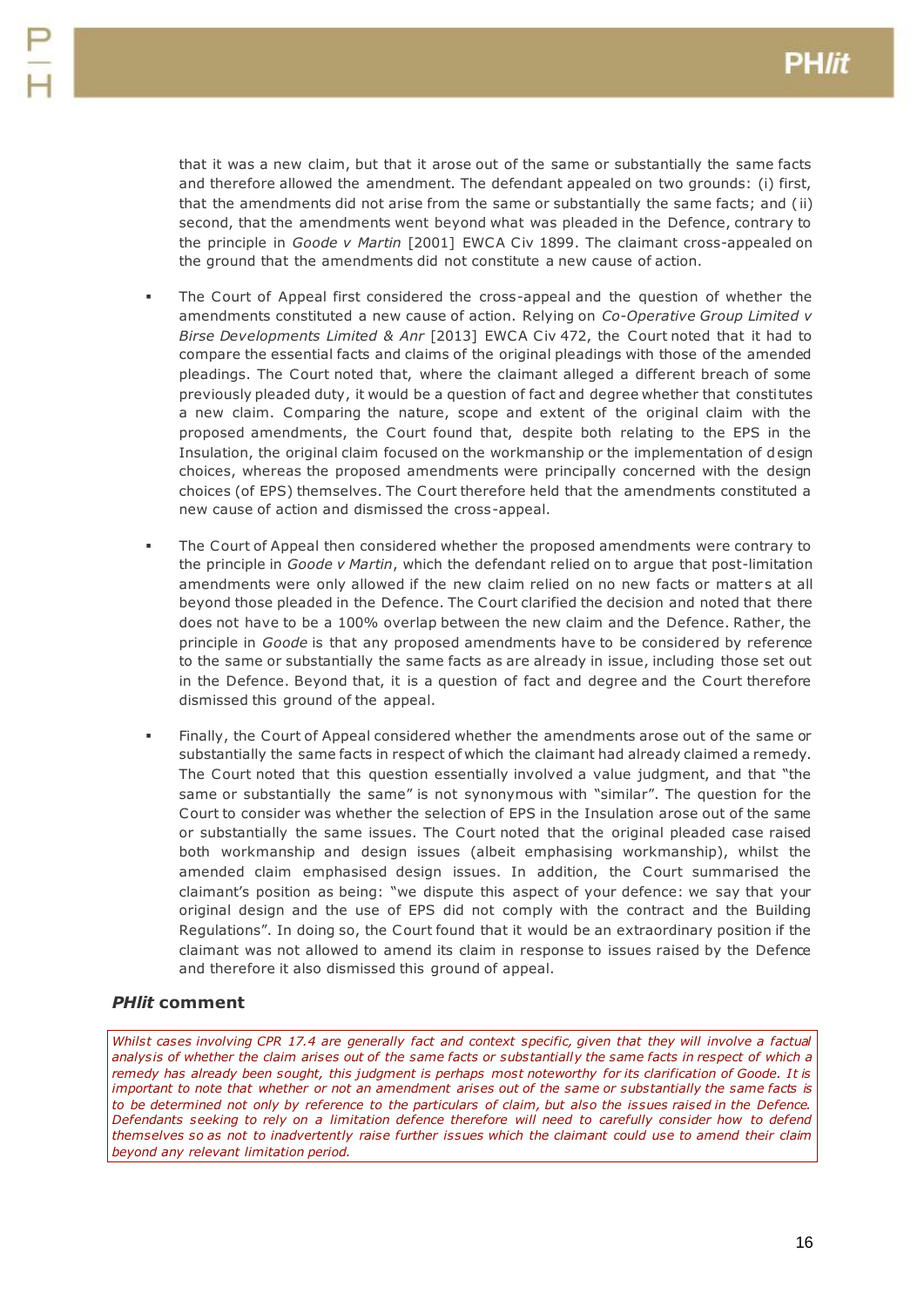# <span id="page-16-0"></span>**Licensee mauls its way out of rugby media rights agreement on basis of pandemic** *European Professional Club Rugby v RDA Telev ision LLP* **[2022] EWHC 50 (Comm) (judgment available [here\)](https://www.bailii.org/ew/cases/EWHC/Comm/2022/50.html)**

- In a case concerning contractual construction, the High Court has determined that the licensee-defendant, RDA Television LLP ("RDA"), was entitled to rely on the "Force Majeure machinery" in its contract with the licensor-claimant, European Professional Club Rugby ("EPCR"), and terminate a media rights agreement as a result of the COVID-19 pandemic.
- EPCR organises and owns the rights to the two premier European club rugby union competitions: the Champions Cup and the Challenge Cup (the "Competitions"). EPCR agreed to license the media rights in the Competitions (the "Rights") to RDA for four seasons between 2018 and 2022, under a media rights agreement (the "MRA"). The MRA contained a force majeure clause, which operated to relieve a party of performance under the MRA in the event of a "Force Majeure Event" (as defined in the MRA). The party that was not affected by the relevant Force Majeure Event was given the right to terminate if the affected party's performance had been prevented for more than 60 days.
- The COVID-19 pandemic resulted in various matches in the Competitions being postponed in 2020. Following a postponement of 60 days, RDA served notice to terminate, citing a Force Majeure Event. EPCR considered such termination to be wrongful and therefore amounted to repudiatory breach of contract, for which it brought a claim for damages against RDA. RDA counterclaimed for: (i) prepayments it had made to EPCR for the 2020/21 and 2021/22 seasons, during which RDA would no longer enjoy the Rights due to its termination of the MRA; and (ii) an adjustment to the fees paid for the 2019/20 season to take account of the reduced matches enjoyed in that season.
- The definition of "*Force Majeure Event*" included an "*epidemic*", and it was not in dispute between the parties that it covered the COVID-19 pandemic. RDA simply contended that if a Force Majeure Event continually hindered performance of EPCR's contractual obligations for 60 days, RDA was entitled to terminate. On the other hand, EPCR argued that RDA was not so entitled to terminate principally on the following grounds:
	- the Competitions were capable of completion at any time during the term of the four year MRA and not just in their allocated "Season" (as defined in the MRA), and therefore the 60-day period under the force majeure provision had not been triggered because time remained in the currency of the MRA for the Competitions to be staged (the "First EPCR Argument");
	- RDA was also affected by the pandemic as it had been impacted financially through its sub-licensees; the MRA only entitled termination for a Force Majeure Event where only one of the parties' performance had been affected by the relevant event (the "Second EPCR Argument"); and
	- the true motivation for RDA to serve a notice to terminate under the force majeure clause was to renegotiate on improved terms (the "Third EPCR Argument").
- In assessing the parties' respective positions, the Court summarised the key principles for contractual construction: where the words are unambiguous they should be construed literally; but where there is ambiguity or inconsistency, the context of the relevant contract should be considered; and where there remains doubt between the words used and their factual context, business common sense should prevail. At all times it should be borne in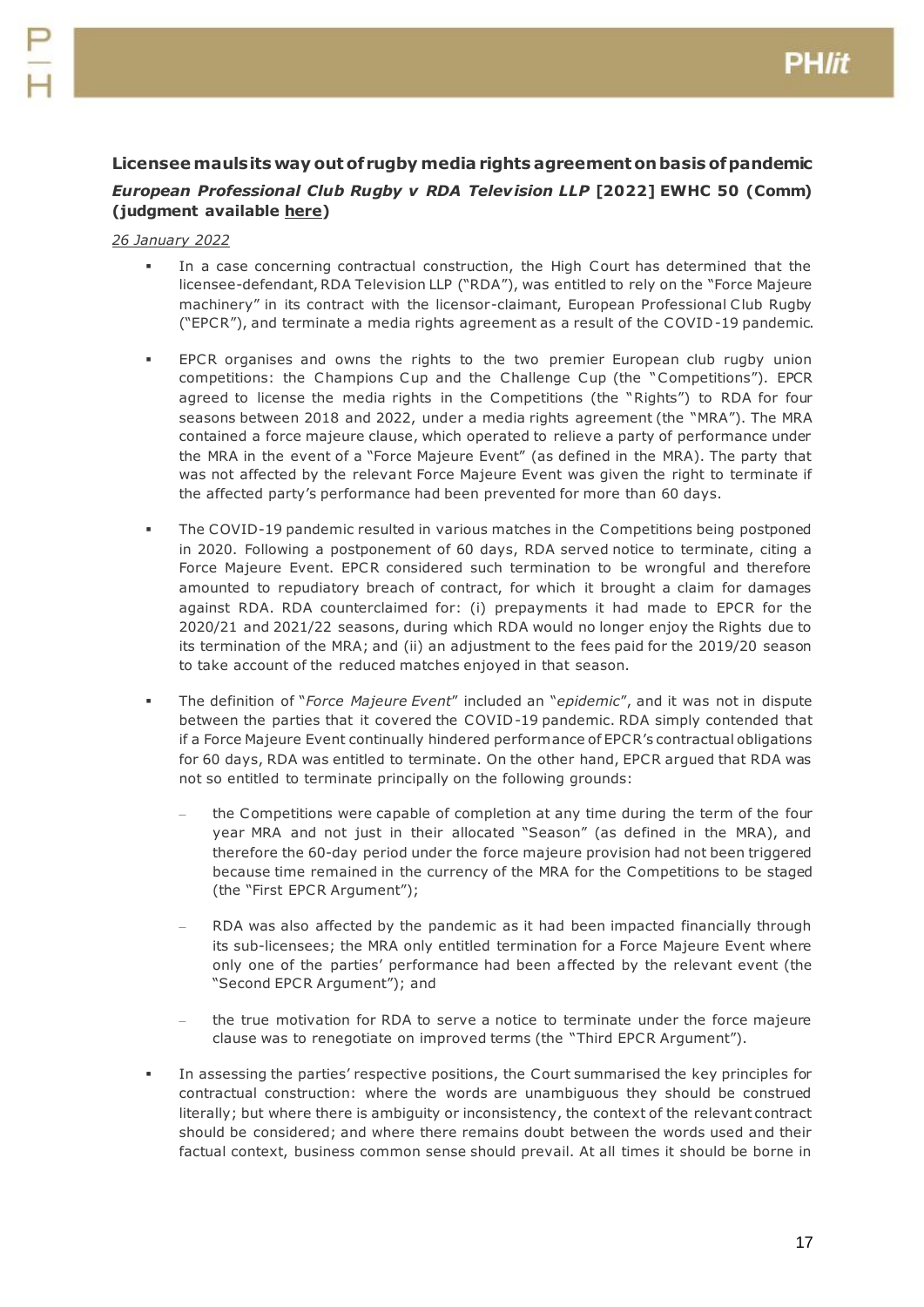mind that the Court will not interfere simply where there has been a bad bargain. The key principles are helpfully summarised at paragraph 32 of the judgment.

- As to the First EPCR Argument, the Court determined that the MRA clearly allocated a total of eight separate Competitions to each defined "Season" (i.e. two Competitions to each of the four years of the MRA term), and EPCR committed to those Competitions being staged in their applicable Season. It was not correct that any one Competition could be completed at any point during the contract term. Once performance had been hindered for 60 days, RDA could terminate for force majeure.
- The Court considered the Second EPCR Argument to be a mistaken construction of the MRA. The relevant wording from the force majeure provision was as follows: "*If the Force Majeure Event prevents, hinders or delays a party's per formance of its obligations for a continuous period of more than 60 days, the party not affected by the Force Majeure Event may terminate this Agreement [. . .]*". Simply because RDA might have been affected "*in a general sense*" by the pandemic (i.e. the same Force Majeure Event), that did not deprive RDA of the right to terminate where EPCR's performance had been hindered for a continuous 60-day period. To construe the MRA otherwise would be "*commercially absurd*".
- As to the Third EPCR Argument, provided that RDA had a legitimate right to terminate under the force majeure clause (which, as above, it did) its true motives were inconsequential.
- Accordingly, EPCR's claim for wrongful termination failed. RDA nevertheless remained liable for a pre-payment amount that had fallen due prior to the termination date, which was set-off against RDA's successful counterclaims.

## *PHlit comment:*

*As noted above, the Court's recitation of the fundamental principles to be applied in construing contracts is something that practitioners would be well served to take note of. As ever, we are reminded that each contract will turn on its own facts and specific drafting.*

*This case can be contrasted with the Football Association Premier League v PPL Sports International* [2022] EWHC 38 (Comm) *referred to earlier in this edition of PHlit, where the court did not agree that the postponement of matches that were subsequently held without spectators constituted a material adverse change in the relevant contract (force majeure was not relied on in that case). Despite both cases being grounded in the effects of the pandemic, the respective licensees experienced opposite outcomes, which demonstrates how fact -sensitive these types of cases are, and how different drafting can lead to very different outcomes.*

 $\Leftrightarrow$   $\Leftrightarrow$   $\Leftrightarrow$ 

*Paul Hastings' London litigators form an integral part of our global litigation practice and provide services across a wide range of contentious areas including company and commercial disputes, banking, insolvency, intellectual property, employment law, data privacy, reputation management, civil and criminal fraud, internal investigations, bribery and corruption, money laundering and international arbitration.*

*Our London litigators understand the business implications of litigation and are trusted by clients to counsel them through their most complex and significant disputes. Please do not hesitate to contact any of the following Paul Hastings' London litigators:*